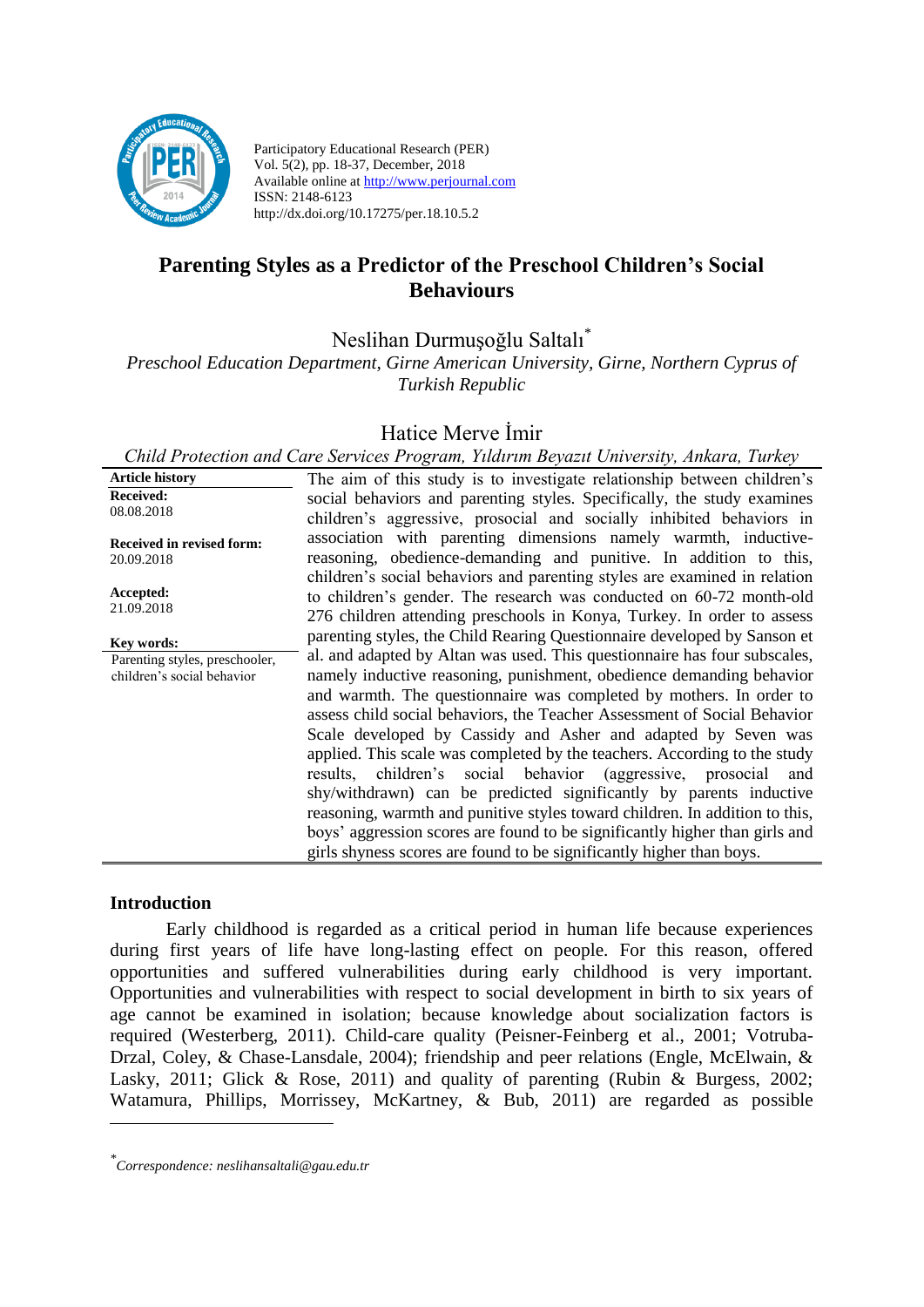contributors to children's social development. Among these factors, parenting is especially important in children's social development because the way parents care children can influence children's "social functioning" critically and permanently. That's why, previous researches imply relationship between parenting styles and children's social skills (Bornstein & Bornstein, 2007; Purple, 2005).

Because parents assume special importance in their children's life, different aspects of parenting has been investigated in prior studies (Chamberlain & Patterson, 1995; Robinson, Mandleco, Olsen, & Hart, 1995; Mize & Pettit, 1997). Parenting styles which is an important aspect of parenting refers to intrinsic "emotional" climate in which parent and child relation is embedded. It is also related to the meaning attributed to parents' typical behaviors toward child (Arsivalla, 2009). Parenting styles and short term parenting practices are different because parenting style is the attitude expressed toward the child across a wide-range of situations (Williams et al., 2009).

Certain parenting dimensions are repeatedly examined in several studies in past decade. These dimensions are important because according to Skinner, Johnson and Synder (2005) they "characterize parenting styles" and they form a descriptive scheme for the essential traits and themes of parenting styles. After examining 45 scales used to measure parenting styles, Skinner, Johnson and Synder (2005) reach to the conclusion that there are six dimensions of parenting namely warmth, rejection, structure, chaos, autonomy-support, and coercion.

Parenting styles defined by Baumrind (1966) form the most common model for researches. This model classifies parenting styles based on "parental control" and describes three different styles: authoritarian, authoritative, and permissive (Diaz, 2005). In several studies, these three parenting styles have been found to be predictive of children's developmental outcomes (Aunola, Stattin, & Nurmi, 2000; Meteyer & Jenkins, 2009; Rinaldi & Howe, 2012). Because key socialization agent in children's life is parents (Grusec & Davidov, 2007); dynamics behind authoritarian, authoritative, and permissive parenting are central to children's socialization process. For this reason, when examining the relationship between parenting styles and children outcomes, researchers usually focus on outcomes in social domains of development (Matestic, 2009; Scaramella & Leve, 2004; Scaramella, Sohr-Preston, Mirabile, Robinson, Callahan, 2008). Similarly, Rubin and Burgess (2002) point out that there is a strong association between parenting style and social behaviors.

Theories including attachment theory (Bowlby, 1973), transactional theory (Sameroff, 1983), ecological theory (Bronfenbrenner, 1979), and social learning theory (Bandura, 1977) provide basis to the studies investigating relationship between parenting and children's social behavior (Elgendy, 2010). Contemporary development theories have acknowledged that children are enclosed by several "social contexts", and drawn attention to the significance of uncovering how these contexts are connected with each other and how they affect children's outcomes. These theories' common discourse is that parents have direct or indirect influence on individuals' behaviors. Firstly, in Bowlby's theory of attachment (1988), it is emphasized that children have an inborn tendency to seek proximity from caregivers under uncomfortable conditions. The way parents act in response to these behaviors such as by showing "warmth, rejection or overprotection" influence children's development (Weingold, 2010). Secondly, Bronfenbrenner's ecological theory (1979) relies on the embeddedness of children in various contexts so the theory draws attention to the effects of environment on developing individual. In this theory, children are claimed to be influenced by several contextual factors including parents and primary caregivers (Bronfenbrenner, 1994; Christensen, 2010; Swick & Williams,

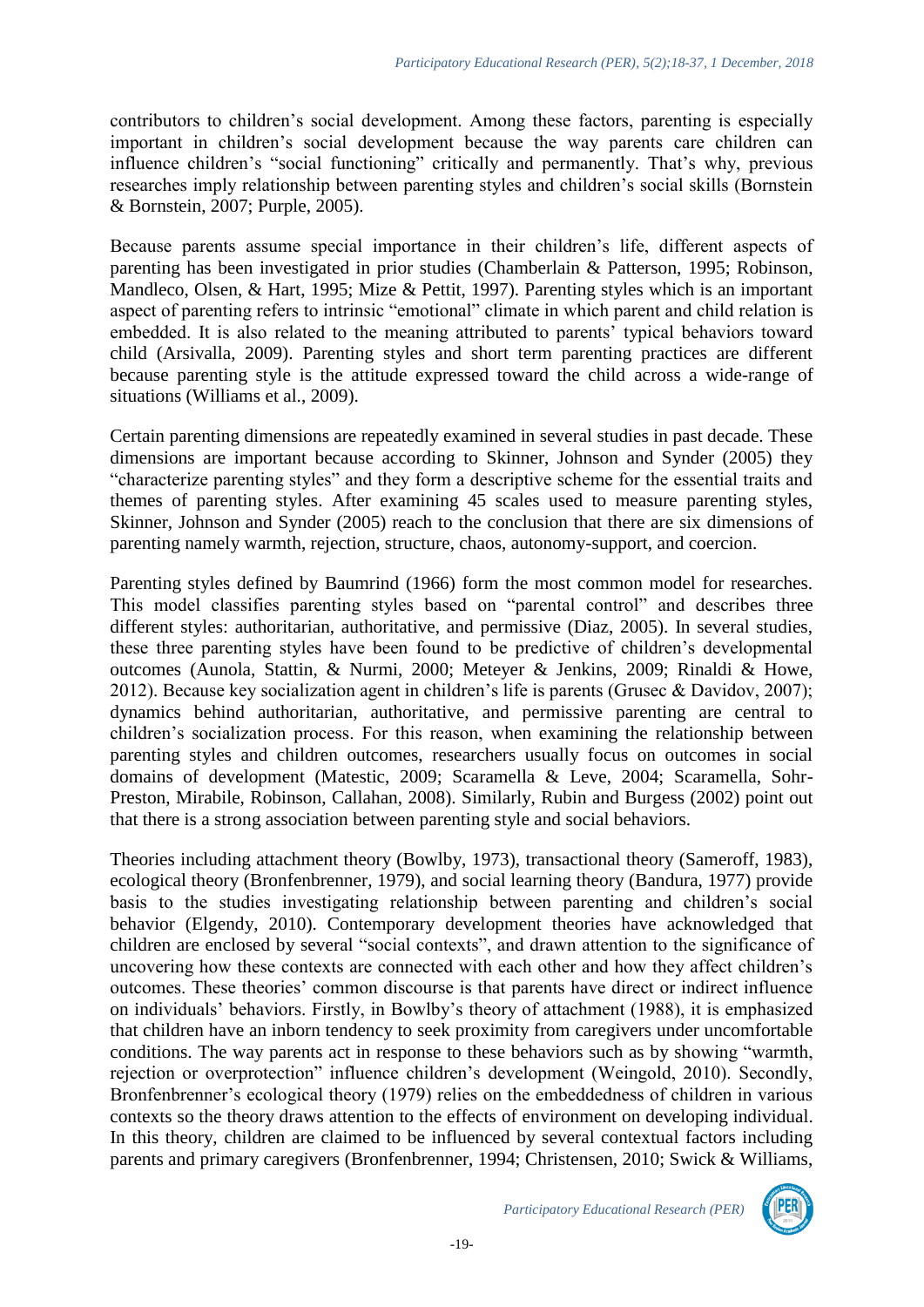2006). Thirdly, according to transactional theory (Sameroff, 1983) the developmental outcomes of children are resulted from consecutive reciprocal interplay between children themselves and the experiences family and social context offer (Elgendy, 2010; Sameroff & Fiese, 2000). Thus, in transactional theory equal emphasis is given to child and surrounding family context because children's behaviors are shaped by combination of children's current behaviors and the family responses to these behaviors. Finally, social learning theory by Bandura (1977) portraits a "learning system" that individuals learn together and from each other (Wals, Hoeven, & Blanken, 2009). According to this model, behaviors are learned in social environment through the processes of observation, imitation and modeling. Given these theories, it can be inferred that children's behaviors are shaped in the context they are living in. Because parents are the first and most intimate people playing a major role in children's life (Westerberg, 2011), children's interaction with parents and parents' style of responding to their children lay the foundation for children's developing social skills. Thus, it is important to investigate young children's social skills by considering parents' way of child rearing.

In support of theories, it is claimed that three major kinds of parenting namely warm, negative and lax parenting are influential on children's development (Hoeve et al., 2009; McLeod, Weisz, & Wood, 2007). When examined in detail, it is noticed that negative parenting including harsh and punitive child disciplining practices has been consistently found to be related with behavior problems and non-prosocial behaviors in children (Cornell & Frick, 2007; Deater-Deckard et al., 2001; Gershoff, 2002; Krevans & Gibbs, 1996; Romano, Tremblay, Boulerice, & Swisher, 2005). In contrast to this, warm parenting consisting of positive, nurturing and supportive practices has been found to be associated with fewer behavior problems, better adjustment, positive peer relations and prosocial behaviors in several studies (Garland, 2007; Sroufe, 2005; Strayer & Roberts, 2004). While parental overprotection and control has been found to be correlated with social anxiety, timidity, behavioral and social problems (Dong, 2010; Gadeyne, Ghesquière, & Onghena, 2004; Rork, 2004), lax parenting style characterized by poor monitoring, permissiveness and indifference (Harvey, Stoessel, & Herbert, 2011; Garland, 2007) has been considered to be related with internalizing and externalizing behavior problems, higher physical and relational aggression and lack of self-control (Casas et al., 2006; Garland, 2007; Querido, Warner & Eyberg, 2002; Thompson, Hollis & Richards, 2003; Sclafani, 2004).

Researchers have long known that aggression can be identified as early as preschool ages. According to Anderson and Huesmann (2003), aggression is not only a problem for adults, it happens even in toddlers, too but it can be expressed in different ways during early years. Early childhood aggression is a problematic situation because it predicts later adjustment problems (Davenport & Bourgeois, 2008; Mahoney, 2010; Terzian, 2007). Aggression in childhood even influences intellectual functioning during adult life (Huesmann, Eron, & Yarmel, 1987).

Huesmann (2010) who has made researches on violence and aggression for decades states that no violence act appears without cumulative situational and personal factors. For this reason, there has been much work dedicated to revealing the possible reasons or contributors of early childhood aggression (Dadds & Rhodes, 2008; Reebye, 2005). Children who show aggressive behaviors from very early ages are commonly called as "early start youth" (Patterson & Yoerger, 1993) and these children generally come from family environments where coercive parenting practices are frequent (Terzian, 2007). The reason behind this situation is that aggression starts during early years of life so the roots of it may be situated in family interaction quality (Underwood, Beron, Gentsch, Galperin, & Risser, 2008). It implies that

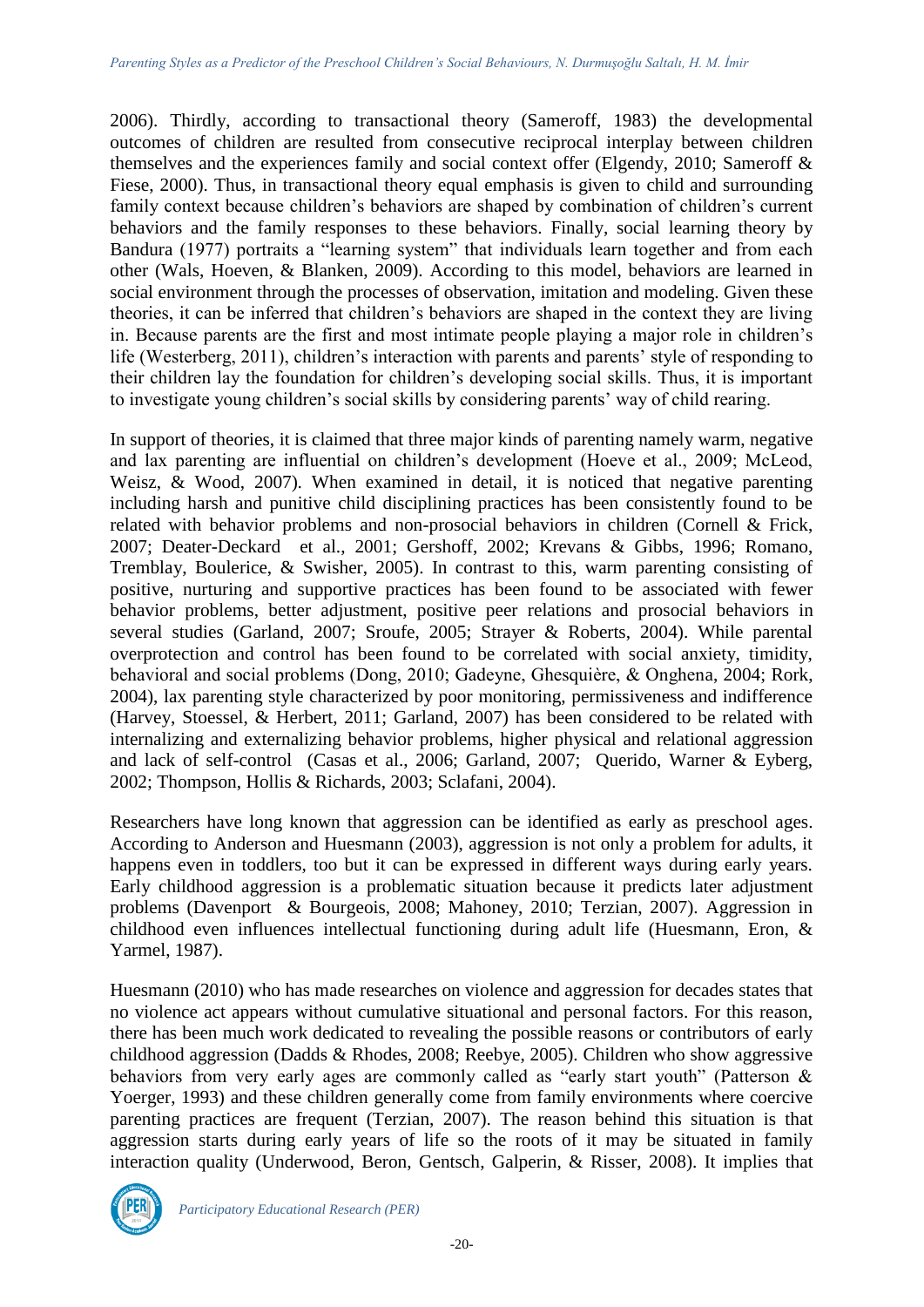parenting style can be a factor related to the etiology of children's aggressive behaviors.

In contrast to aggression, according to McGinley (2008) parenting also influences children's prosocial behaviors which are defined as behaviors having the intention to assist or to benefit another person (Eisenberg, Fabes, & Spinrad, 2006). Knafo and Plomin (2006) report that when the affection and discipline of the parents are positive, children's prosocial behaviors increase and similarly when they are negative, children's prosocial behaviors decrease. When parents apply negative disciplining strategies such as punishing them or not reasoning the rules, children get the parental message that they should obey imposed rules but they do not adopt "moral standards" (Knafo & Plomin, 2006). For this reason, their likelihood to show prosocial behaviors declines. In addition to disciplining practices, it is claimed that overall parenting attitudes like warmth and responsiveness affect children's social behaviors because children who have warm relation with parents have higher prosocial behaviors (Clark & Ladd, 2000; Knafo & Plomin, 2006).

In addition to aggressive and prosocial behaviors, growing body of research draws attention to the parental factors as a possible reason of children's socially inhibited behaviors (Hane, Cheah, Rubin, & Fox, 2008). While warm, responsive and sensitive parenting may decrease or alter children's social inhibition (Early et al., 2002), parental control is regarded as a possible contributor of children's inhibited behaviors. Parents who show over-protective attitudes cause children to be dependent and timid. Those parents try to handle with situations for their children so they limit children's independence. Children raised in such a way cannot find opportunity to acquire coping and problem-solving skills. This brings out socially withdrawn and inhibited behaviors (Rubin, Coplan, & Bowker, 2009). Taken together, these findings support the claim that parenting has an important role in children's social inhibition.

Although studies usually state that there is a relationship between parenting and children's behaviors, some studies show less significant or no relationship between these constructs. For example, relationship between negative parenting and adverse child developmental outcomes is not very strong in African samples as it is the case for Caucasian samples (Westerberg, 2011). Because parents' expectations and goals regarding their children are influenced by socio-cultural environment, parenting behaviors will likely to change across different nations and ethnic groups. However, great deal of literature with respect to parenting styles and practices has been conducted with Caucian families. As a result, relationship between parenting and children's behaviors among non-Causian families is not well determined (Diaz, 2005). This situation makes it essential to investigate parenting across different nations. Thus, although a lot of study can be encountered about parenting and children's behaviors in literature (Alizadeh, Abu Talib, Abdullah, & Mansor, 2011) there are not enough studies undertaken which draw attention to the association between children's social outcomes and parenting style in Turkey. Thus, it is necessary to carry out more studies in order to grasp and interpret relationship between parenting styles and children's social behaviors.

Furthermore, concordant with cultural codes of child rearing, parents' child rearing styles are found to be changing depending on children's gender. Parents' gender-related expectations predicts different practices for boys and girls (Moon & Hoofman, 2008). In a study with 108 Palestinian children by Punamaki, Qouta ve Sarraj (2010), boys reported significantly higher negative parenting treatment than girls. On the other hand, affectionate parenting like intimacy and warmth did not found to be varying across gender. When parents' intimacy and warmth are the case, Russell (1996) states that parental affection is more usually related with girls' misbehaviors than boys' problematic behaviors. In a similar study examining relation

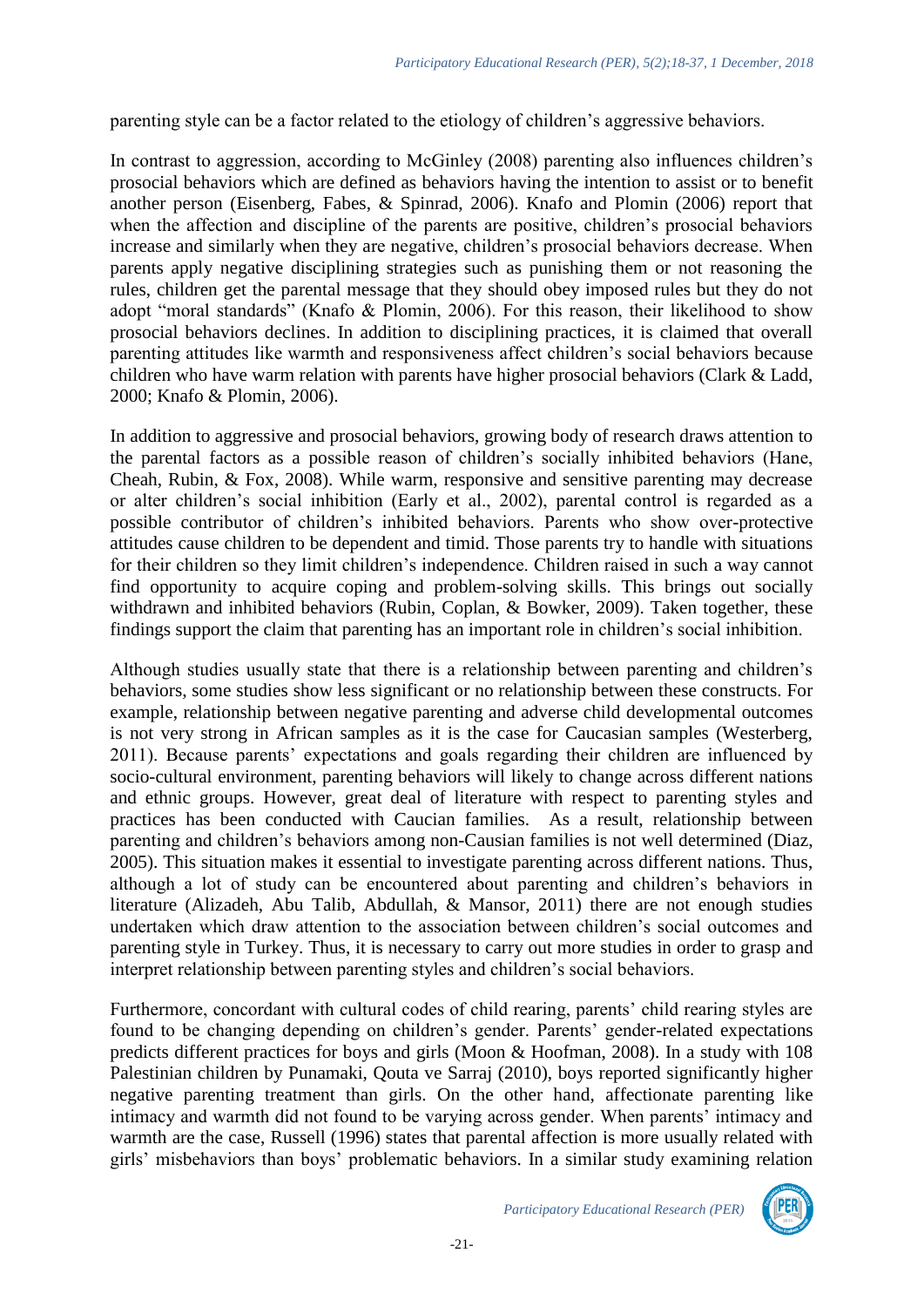between parenting styles and children's problem behaviors, it is found that parents show overreaction towards children's problem behaviors which are inconsistent with gender stereotypes. While girls' internalizing problem behaviors and boys' externalizing problem behaviors are associated with lax parenting, girls' externalizing behaviors and boys' internalizing problem behaviors are reacted too strongly by parents (Kim, Arnold, Fisher & Zeljo, 2005). Generally, parents are found to be applying authoritarian styles with sons but authoritative style with daughters (Russell, Aloa, Feder, Glover, Miller & Palmer, 1998). However, culture seems to be an important factor in parents' attitudes for gender-related practices. In a study by Gámez-Guadix and Almendros (2015), Spanish parents are found to show all types of discipline more frequently than American parents, but the gender of children is not associated with both Spanish and American parents' disciplining practices. That's why, in this research child gender is aimed to be assessed as an important variable in parents' parenting styles.

- (1) All in all, the aim of this study is to investigate relationship between parenting styles and children's social behaviors. Based on this aim, this research tries to answer following questions:
- (2) Do parenting styles (warmth, inductive-reasoning, obedience-demanding and punitive) predict young children's social behaviors (aggressive, prosocial and shy/withdrawn behaviors)?
- (3) Does social behavior (aggressive behavior, prosocial behavior, shy/withdrawn behavior) of five-to-six year old children differ depending on gender?
- (4) Do parenting styles (warmth, inductive-reasoning, obedience-demanding and punitive) of five-to-six year old children's parents differentiate depending on child gender?

## **Method**

This study used the relational survey model. According to Karasar (2010), relational surveys focus on and try to explain existing situations via different independent variables. Given this, this research aims to investigate children's social behaviors in terms of parenting styles and child gender. In addition to this, parenting styles are examined in terms of children's gender.

## *Instruments*

In this research, two instruments, namely Child Rearing Questionnaire and Teacher Assessment of Social Behavior Scale were applied. Child Rearing questionnaire is used in order to assess parents' child rearing styles. The instrument is especially preferred because it allows to access valuable data form parents' themselves regarding their styles of rearing and disciplining children. The second instrument, Teacher Assessment of Social Behavior Scale, is used for assessing children's social behaviors. While preschool children get many opportunities to socialize during school days, teachers have chance to observe their activities. That's why, children's social behaviors were asked to be rated by teachers via Teacher Assessment of Social Behavior Scale with respect to children's aggressive, disruptive, prosocial and withdraw behaviors.

## *Child Rearing Questionnaire:*

Child Rearing Questionnaire was originally developed by Sanson (1994). The Child Rearing Questionnaire (CRQ) consisted of 30 items. The Questionnaire was completed by the mothers. Respondents report the frequency of each behavior on a 5-point scale (1= "Never"

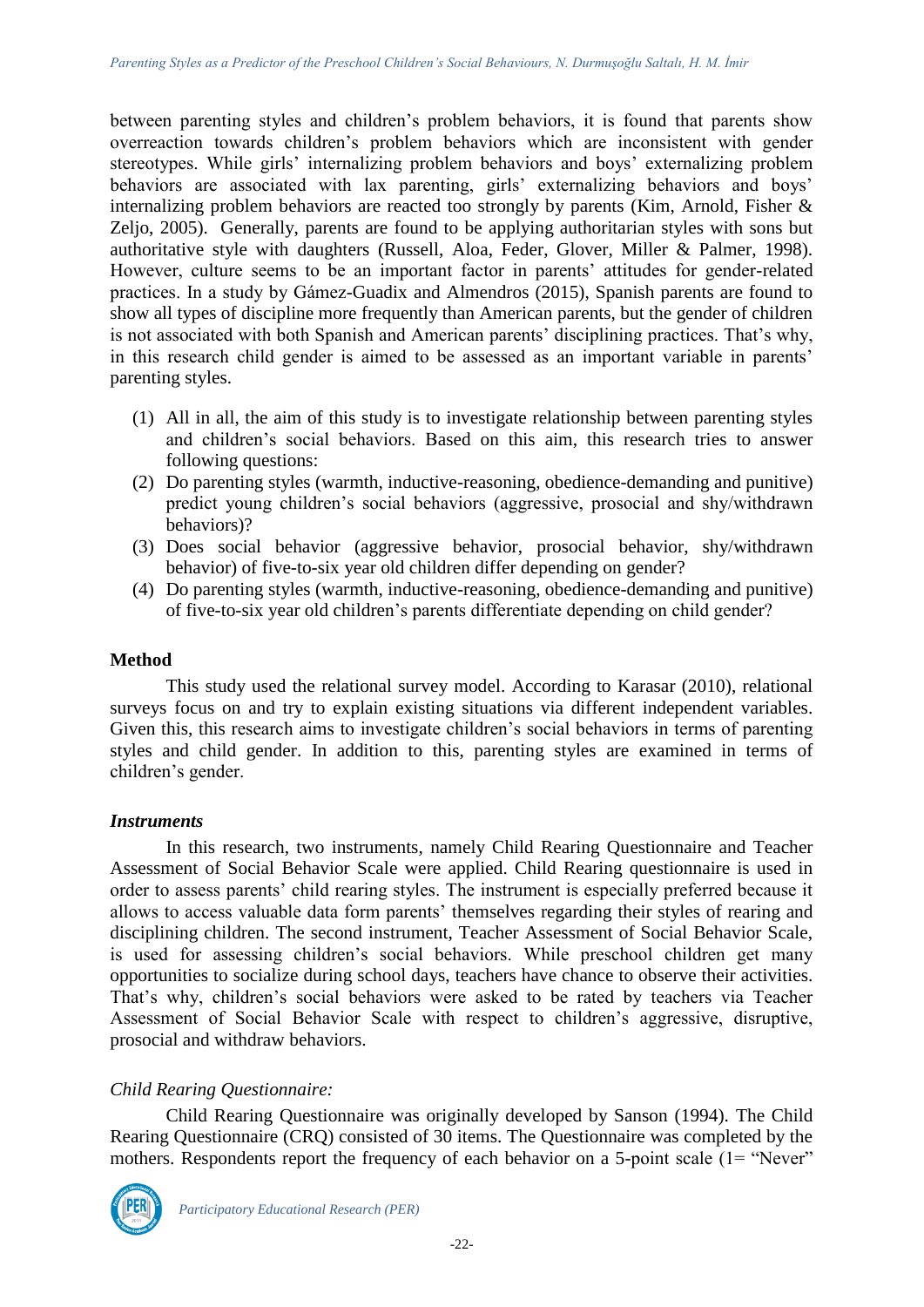and 5="Always"). The Child Rearing Questionnaire involved four subscales measuring Inductive Reasoning (e.g., "I try to explain to my child why certain things are necessary."), Punishment (e.g., "I use physical punishment, e.g., smacking, for very bad behavior."), Obedience-Demanding Behavior (e.g., "I expect my child to do what he/she is told to do, without stopping to argue about it."), and Warmth (e.g., "My child and I have warm, intimate times together."). The Turkish version of the CRQ was created by Boratav (2003). Internal consistency for the Turkish version of the CRQ was acceptable, with a Chronbach's alpha of .84 for Punishment, .78 for Obedience- Demanding Behavior, .76 for Inductive Reasoning, and .68 for Warmth (Boratav, 2003). Reliability and validity analysis has been re-examined in the master thesis by Altan (2006). This final form of questionnaire by Altan (2006) has been used in our study.

In Altan's study, scale structure of the CRQ was examined by Varimax rotated factor analysis. This analysis revealed four distinct factors which included items similar to those identified in the Boratav (2003) study. The first factor, Inductive Reasoning included 5 items and the internal consistency value (Cronbach's alpha) for this scale was .79. The second factor, Punishment involved 5 items and had a Cronbach's alpha of 71. The third factor Obedience Demanding Behavior was composed of 3 items with a Cronbach's alpha of .79. Warmth, which was the fourth factor of CRQ, involved 4 items and had a Cronbach's alpha of .64. Six items which cross-loaded in the factor matrix were not included in the scales (Altan, 2006).

### *Teacher Assessment of Social Behavior Scale*

In order to assess children's social behaviors, Teacher Assessment of Social Behavior Scale developed by Cassidy and Asher (1992) was completed by the teachers. Teachers are asked to rate children on four behavioral dimensions: prosocial, aggressive, shy/withdrawn, and disruptive. Each dimension includes three items so there are totally 12 items in the questionnaire. The responses for each item ranges from "1" ("very uncharacteristic") to "5" ("very characteristic"). Cronbach Alpha was .91 for aggressive, .89 for disruptive, .88 for prosocial, .62 for shy/withdrawn in Cassidy and Asher's (1992) study.

In our study, the Scale adapted to Turkish by Seven (2010) has been completed by teachers. According to Seven's (2010) adaptation scale consists of 12 items and three factors. Factor loadings of the scale items ranged between .66-96. Explained variance of three factors was computed as 79,97 %. It is observed that factor 1 explains 46,74 % of total variance, factor 2 explains 21 % of total variance and factor 3 explains 12,08 % of total variance. Confirmatory Factor Analysis was calculated in order to confirm three-factor structure. Confirmatory Factor Analysis results are as follows:  $\gamma$ 2=99,26 (N=141, sd=51, p=,00),  $(\gamma$ 2/sd)=1,95, GFI= ,89, AGFI=,84, SRMR= .07 and RMSEA= .08. Confirmatory Factor Analysis results confirmed that scale data have well accordance with the ideal data. These findings indicate that threefactor structure of Teacher Assessment of Social Behaviors Scale is valid. Cronbach Alpha reliability coefficient was found .89 for the scale. Cronbach Alfa internal coefficients for factor 1, factor 2 and factor 3 scores are respectively .95, .94 and .74. All in all, this scale is accepted to be reliable and valid.

#### *Study Group*

15 preschools randomly selected among preschools affiliated to Konya Ministry of National Education are included in our study. According to the data obtained from Governor of Konya, there are 39117 children attending to 314 preschools in Konya (Konya Valiliği,

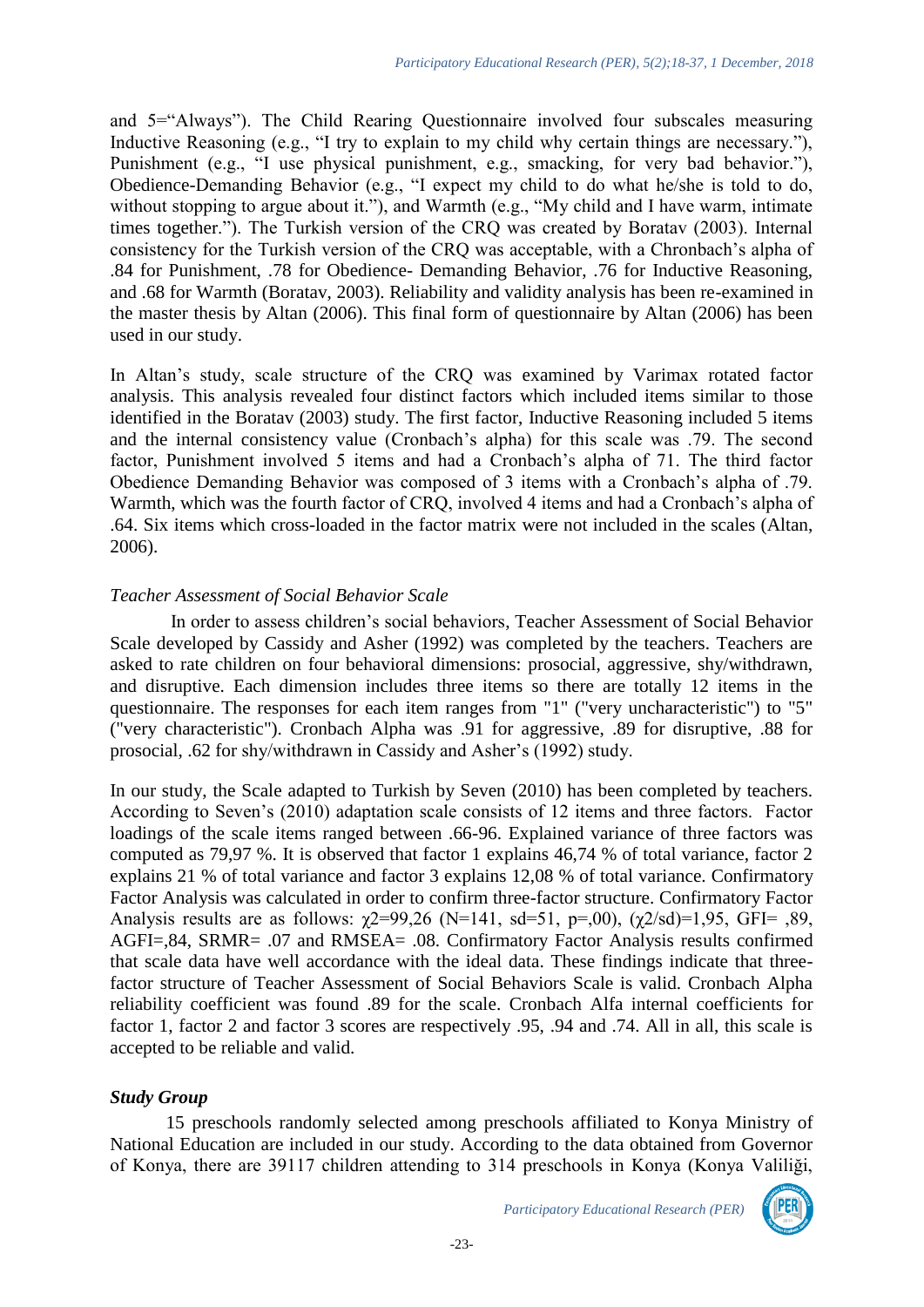2018). Sample size is calculated via Raosoft sampling software (Raosoft, 2017). With a confidence level of 95% and margin error level of 5%, it is decided to recruit at least 245 preschool children in this research. Until sample size gets satisfying, 15 preschools are randomly added to sample via cluster sampling method. 276 children whose parents allowed to participate in research is recruited from the selected preschools. Finally, sample consists of 276 preschool children attending to 15 different preschools. Data regarding children's social behaviors is collected from teachers; data about parenting styles is obtained from children's mothers (276 mothers).

#### *Process*

Before gathering data, preschools selected for the study has been visited to in order to get teachers' and parents' consent for our research. Meetings were organized with parents in the schools who agreed to participate this research. At the meetings, parents were informed about the study and asked for their consent. Child Rearing Questionnaire is filled by the mothers ( $n=276$ ) who agreed to participate in the study. Later on, preschool teachers ( $n=15$ ) filled out the Teacher Assessment of Social Behavior Scale based on their observations.

#### *Data analysis*

The SPSS version 22.0 was used to analyze the data of study. Firstly, Pearson Product Moment Correlation Technique and Basic Linear Regression Technique were used in order to examine effect of parenting styles (warmth, inductive-reasoning, obedience-demanding and punitive) on children social behavior (prosocial behavior, aggressive, shy/withdrawn). Q–Q plot charts were examined for regression analysis in order to determine whether or not a normal distribution occurred, and it was observed that the data did not display a serious deviation from the norm. In addition, T-test was used to compare the group means for children gender as independent variable; parenting styles and child social behavior as dependent variable. The level of significance was set to p= .05.

#### **Results**

As it is seen in Table 1, punitive parenting style is significantly positively correlated with children's aggressive behaviors ( $p<0.01$ ) and shyness ( $p<0.001$ ). However, there is a significant negative correlation between punitive parenting style and children's prosocial behaviors. In addition to this, parents' inductive reasoning and warmth are significantly negatively correlated (p<0.001) with children's aggressive and shy behavior while they are significantly positively correlated with children's prosocial behaviors ( $p<0.001$ ). Finally, no significant relation was found between obedience-demanding parenting style and children's social behaviors (p>0.05).

| Variables                  | Mean  | Sd   |                | 2          | 3          | 4                        | 5                        | 6 |
|----------------------------|-------|------|----------------|------------|------------|--------------------------|--------------------------|---|
| 1. Aggressive<br>behavior  | 10.67 | 2.33 | $\blacksquare$ |            |            |                          |                          |   |
| 2. Prosocial<br>behavior   | 12.52 | 2.76 | $-.680**$      |            |            |                          |                          |   |
| 3.Shy/withdrawn            | 5.57  | 2.36 | 0.112          | $-0.342**$ |            |                          |                          |   |
| 4. Inductive<br>reasoning  | 20.77 | 3.83 | $-185**$       | $.417**$   | $-0.207**$ | $\overline{\phantom{a}}$ |                          |   |
| 5. Punishment              | 7.97  | 3.63 | $.129*$        | $-.307**$  | $.213**$   | $-610**$                 | $\overline{\phantom{a}}$ |   |
| 6. Obedience-<br>Demanding | 8.47  | 3.58 | 0.090          | $-0.050$   | 0,066      | $-0.166$                 | ,280**                   |   |

Table 1. Descriptive Statistics: Means, Standard Deviations and Correlation Matrix

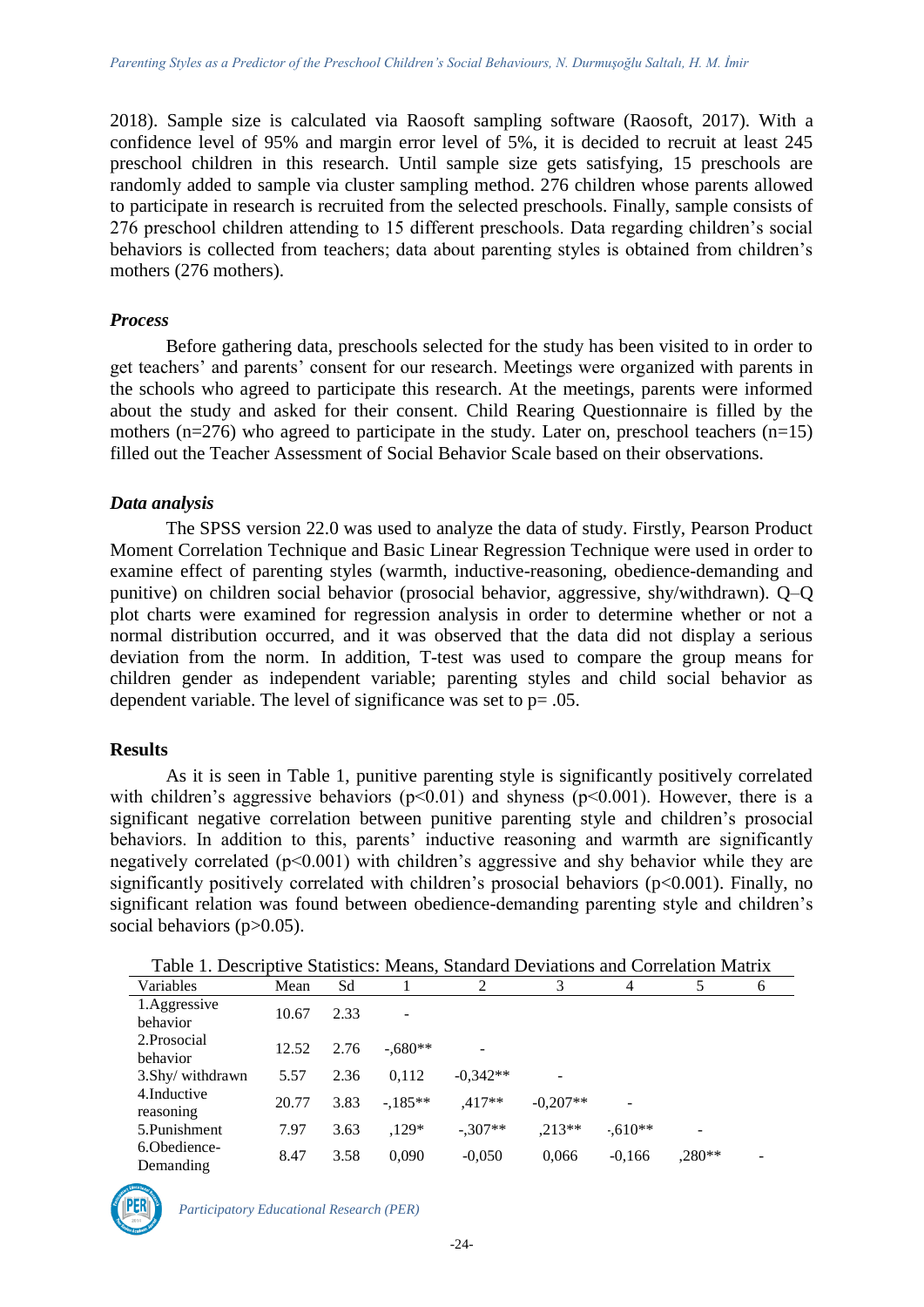| 7.Warmth                                 |  |  | $22.07$ $3.92$ $-186**$ $488**$ $-184**$ $689**$ $-553**$ $0.011$ |  |  |  |
|------------------------------------------|--|--|-------------------------------------------------------------------|--|--|--|
| Note: $n=276$ ; * $p<0.05$ ; ** $p<0.01$ |  |  |                                                                   |  |  |  |

Table 2 illustrates that the basic linear regression models are significant  $(p<0.01)$ . The level of children's aggressive behavior can be significantly predicted by parents' inductive reasoning ( $p<0.01$ ), warmth ( $p<0.01$ ) and punitive parenting styles ( $p<0.01$ ). The level of children's prosocial behavior can be significantly predicted by parents' inductive reasoning  $(p<0.001)$ , warmth  $(p<0.001)$  and punitive parenting styles  $(p<0.001)$ . The level of children's shy/withdrawn behaviors can be significantly predicted by parents inductive reasoning  $(p<0.001)$ , warmth  $(p<0.001)$  and punitive parenting styles  $(p<0.001)$ .

|                     | DURIAVIOI |            |     |       |                            |  |  |
|---------------------|-----------|------------|-----|-------|----------------------------|--|--|
| Variables           | B         | t          | R   | $R^2$ | $F_{(\underline{1}, 274)}$ |  |  |
| Aggressive behavior |           |            |     |       |                            |  |  |
| Inductive Reasoning | $-0.185$  | $-3.117*$  | .18 | .03   | $9.716*$                   |  |  |
| Punishment          | 0,129     | $2.147*$   | .13 | .01   | $4.608*$                   |  |  |
| Warmth              | $-0.186$  | $-3.167*$  | .19 | .03   | 9.408                      |  |  |
| Prosocial Behavior  |           |            |     |       |                            |  |  |
| Inductive Reasoning | 0.417     | $7.602**$  | .42 | .17   | 57.793**                   |  |  |
| Punishment          | $-0.307$  | $-5.332**$ | .31 | .09   | 28.430**                   |  |  |
| Warmth              | 0.488     | $9.248**$  | .49 | .24   | 85.532**                   |  |  |
| Shy/withdrawn       |           |            |     |       |                            |  |  |
| Inductive Reasoning | $-0,207$  | $-3.501**$ | .21 | .04   | $12.254**$                 |  |  |
| Punishment          | 0,213     | $3.610**$  | .21 | .04   | 13.035**                   |  |  |
| Warmth              | $-0.184$  | $-3.101*$  | .18 | .03   | $9.616*$                   |  |  |

Table 2. Basic Linear Regression Analysis between Parenting Styles and Children's Social Behavior

Note: n=276; \*\*P<0.001; \*p<0.01

Table 3 presents analysis results regarding children's social behaviors and parenting styles across child gender. As it can be seen in Table 3, boys' scores on aggressive behavior are significantly higher than girls' scores  $(p<0.01)$  and girls' shyness scores are significantly higher than boys' scores ( $p<0.05$ ). In addition to this, boys' and girls' prosocial behaviors are not significantly different (p>0.05). Finally, parenting styles does not significantly differ based on child gender. In other words, parenting styles toward boys and girls is not significantly different (p>0.05).

| Variable            | Gender | Mean  | Sd.  | t-value  | p-value   |
|---------------------|--------|-------|------|----------|-----------|
|                     | Girl   | 9.82  | 4.43 | $-2.666$ | $0.008**$ |
| Aggressive behavior | Boy    | 11.52 | 6.01 |          |           |
| Prosocial behavior  | Girl   | 12.58 | 2.77 | 0.325    | 0.745     |
|                     | Boy    | 12.47 | 2.75 |          |           |
|                     | Girl   | 5.89  | 2.50 | 2.305    | $0.022*$  |
| Shy/withdrawn       | Boy    | 5.24  | 2.17 |          |           |
|                     | Girl   | 21.08 | 3.86 | 1.358    | 0.176     |
| Inductive Reasoning | Boy    | 20.46 | 3.79 |          |           |
| Punishment          | Girl   | 7.81  | 3.69 | $-0.743$ | 0.458     |
|                     | Boy    | 8.13  | 3.58 |          |           |
|                     | Girl   | 8.26  | 3.75 | $-0.991$ | 0.322     |
| Obedience-Demanding | Boy    | 8.69  | 3.39 |          |           |
|                     | Girl   | 21.93 | 4.22 | $-0.600$ | 0.549     |
| Warmth              | Boy    | 22.21 | 3.60 |          |           |

Note: n=276; \*p<0.05; \*\*p<0.01

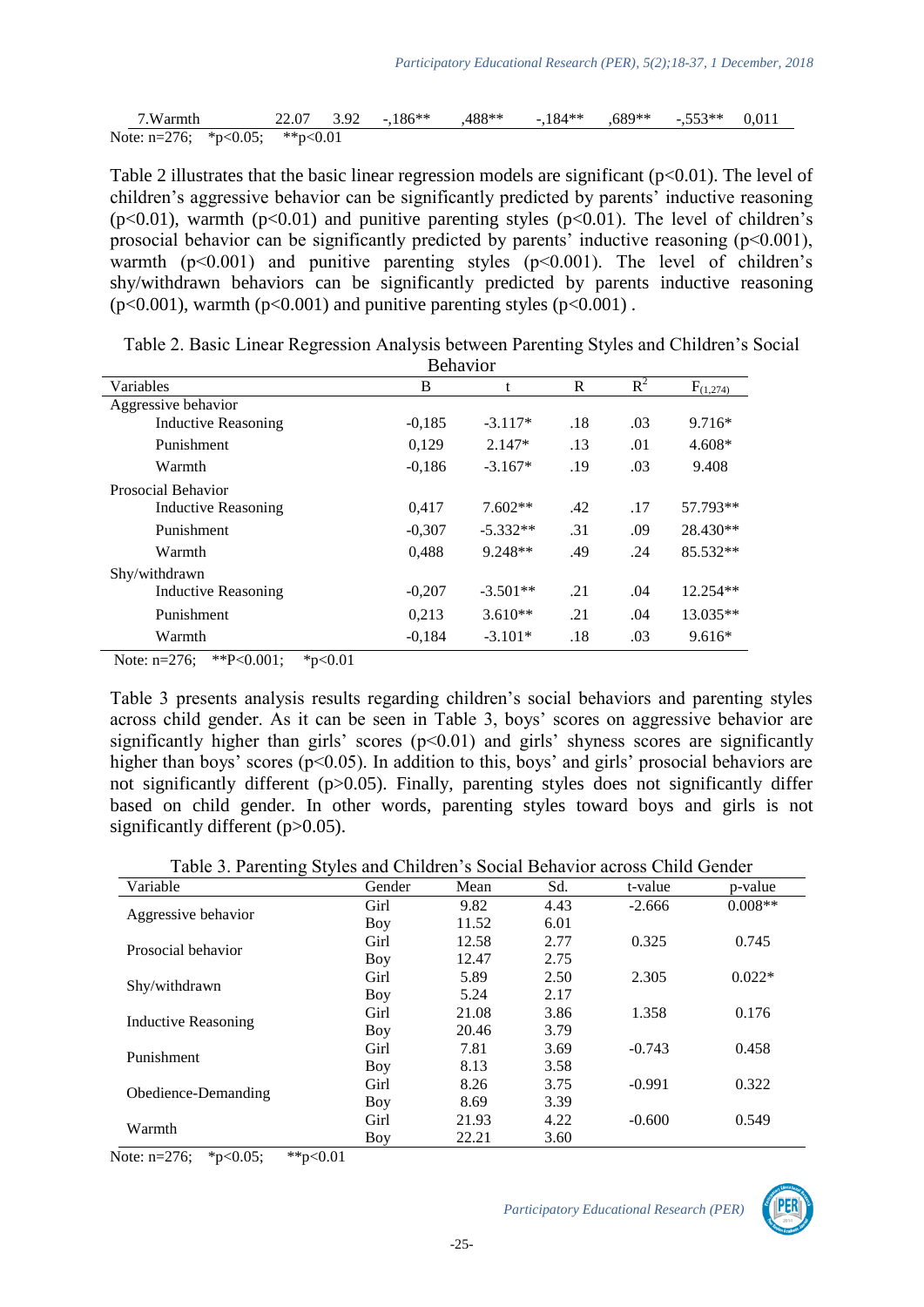## **Discussion**

In this study, parenting styles are examined in relation with children's aggression, shyness and prosocial behaviors. Several researches imply that positive parenting attitudes like warmth, positive engagement and affection result in positive child outcomes like better adjustment and socialization (Caspi et al., 2004; Smith, Landry, & Swank, 2000). For example, in a longitudinal study by Eisenberg et al. (2005) it is found that parents' warmth and positive expressivity have a positive effect on children's effortful control which in turn predicts adolescents' externalizing behavior problems. Similarly in our study, results show that punitive parenting styles are positively correlated with children's aggressive behaviors and these behaviors can be predicted by warmth and punitive parenting styles. Our findings overlap with the research conducted by Gadeyne, Ghesquière and Onghena (2004) in which parents and their children were examined for two years in terms of relation between parents' child-rearing and children's adjustment in several domains. The research suggests that mothers' high restrictive control is correlated with externalizing behavior problems. In a similar study by Stormshak, Bierman, McMahon and Lengua (2000) it was reported that parents' punitive interaction is correlated with higher levels child disruptive behaviors particularly aggressive behaviors in home and school settings. These findings are not surprising for us because as Anderson and Huesmann (2003) suggests practices provides the environment for observational learning. While children observe their parents' punitive behaviors, they might develop several knowledge structures encouraging aggression. Children's aggression is not only correlated punitive parenting styles and parents' warmth. Our research also revealed that child aggression can be predicted by parents' inductive disciplinary attitudes and there is a negative correlation between parents' inductive reasoning attitude and children's aggression. Chen, Wang, Chen, & Liu (2002) researched child-rearing attitudes as predictors of aggression. Their findings are parallel with our findings in terms of association between parents' inductive reasoning and children's aggression. They claim that parental warmth and induction are negatively correlated with child aggression. Findings from previous researches and our research suggest that supportive, inductive and warm parenting attitudes can be beneficial to help children control their aggression.

Children's withdrawn/shyness are found to be negatively correlated with inductive reasoning and warmth parenting styles whereas it is positively related with punitive parenting style. In early works of Mills and Rubin (1990, 1992), parents whose children are withdrawn stated that they would help their children's peer relations by directly instructing them however parents whose children are not socially withdrawn stated that they would encourage their children by discussing and offering alternatives. The implication of this finding overlaps with our finding that children's withdrawn/shyness can be predicted by warmth, punitive and inductive parenting styles. Rubin, Root and Bowker (2010) report that parent-child interaction, parenting beliefs and practices affect the development of social withdrawn in children. Especially, child-rearing attitudes regarded as interfering, destructive, and insensitive may increase the socially withdrawn behaviors. Rubin, Coplan and Bowker (2009) explain the relation between children's withdrawn and parenting styles as follows "Parents who are overly protective and directive tend to over manage situations for their children, restrict their children's behaviors, discourage independence, and control their children's activities" (p. 9). Consistent with our findings, Sandhu and Sarma (2015) find that verbal aggression by parents is associated with higher-level social inhibition and socio-emotional problems. Kwon (2012) similarly suggests that mothers' punitive reactions are positively related with children's socially withdrawn behaviors. Moreover, non-inductive parenting contributes to the heightened levels of social anxiety and social withdrawn (Sandu & Sarma,



*Participatory Educational Research (PER)*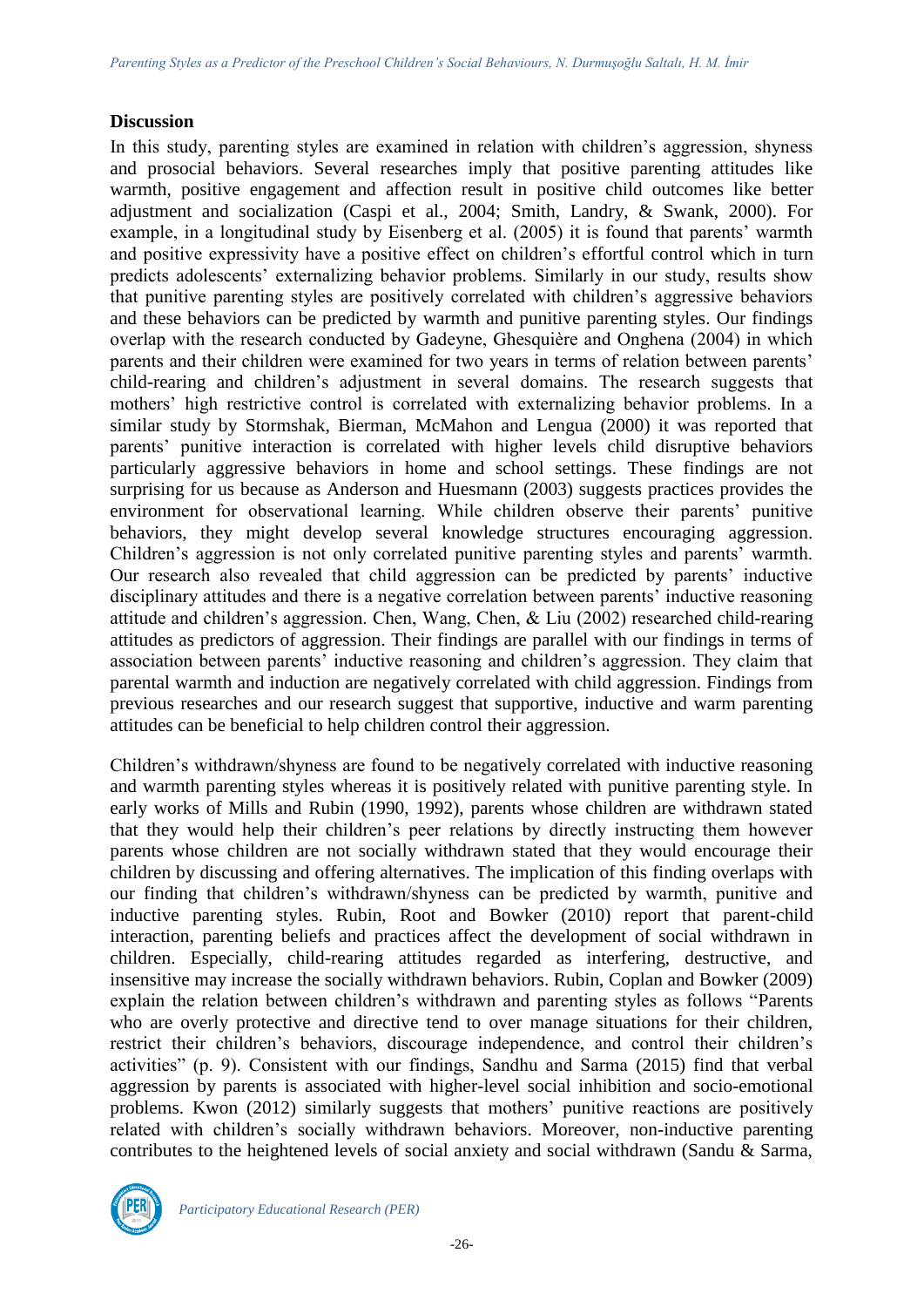## 2015).

Children's prosocial behaviors are predicted by several parenting styles including punitive, warmth and inductive-reasoning. Prosocial behaviors mainly characterized as helping behaviors, planned for others' profit and benefit like sharing, volunteering, offering help and showing empathy. According to McGinley (2008) practices and child-rearing styles of parents have an impact on children's prosocial behaviors. For example, higher levels of authoritarian disciplinary techniques are related with non-prosocial behaviors like lower levels of empathy and higher levels of guilt (Cornell & Frick, 2007). Similarly, in a study by Romano et al. (2005) researching correlates of children's physical aggression and prosocial behaviors, punitive child-rearing practices are found to be among a common predictor of prosocial behaviors in children. According to the study, children with lower levels of prosocial behaviors were raised in families where mothers use more punitive practices. Unlike powerassertive, harsh and punitive practices, inductive parenting attitudes have positive influence on children's prosocial behaviors. According to Krevans and Gibbs (1996), children whose parents are inductive have more empathy; and children who have more empathy are determined to be the children who are more prosocial. In addition to this, other types of parenting practices emphasizing warmth have been found to encourage prosocial behaviors in children and adolescents. For example, in Padilla-Walker, Nielson and Day's (2016) research, it has been revealed that parental warmth and support influence adolescents' prosocial behaviors toward family and friends. Similary, Strayer and Roberts (2004) report that there is a positive link between parental warmth and children's empathic and prosocial behaviors.

Study surprisingly indicated that parents' obedience-demanding attitudes do not correlate with any child behaviors including aggressive, withdrawn and prosocial. Obedience-demanding attitudes were expected to be correlated with especially withdrawn and aggressive behaviors. Such attitudes interfere with children's independence and children can be expected to respond by aggressive resistance or social inhibition. The reason behind this result might be related to children's very young age. In an early study by Higbe (1979), 4 year old children are found to be very obedient. Similarly, in a study conducted with elementary school students it was found that children showed high-level obedience (Zern, 1991). In addition to this, cultures differ in their expectations in terms of parent-child relationships. In our culture, parents usually expect youngers to obey rules and norms; children comply with parents' demands. For this reason, it can be claimed that children internalize the situation and they do not react it in exceptional ways.

According to our study, boys are significantly more aggressive and less shy than girls. In a study conducted with Turkish preschool children, boys are again found to be significantly more aggressive than girls (Gülay-Ogelman, 2013). When different types of aggression is examined, it is found that physical aggression is usually more common among males than females (Juliano, Werner, & Cassidy, 2006; Kuperschmidt, Bryant, & Willoughby, 2000) however relational aggression studies show confusing results. While some studies show it is a type of aggression more characteristic of girls (Bonica, Arnold, Fisher, Zeljo, & Yershova, 2003; Hart, Nelson, Robinson, Olsen, & McNeilly-Choque, 1998; Ostrov & Keating, 2004) some studies found that relation aggression is observed more often in boys than in girls (Goldstein, Tisak, & Boxer, 2002; McEvoy, Estrem, Rodriguez, & Olson, 2003). Several sociocultural factors can explain the aggression difference between boys and girls. In Turkish culture, as well many other cultures, people have more tendency to tolerate boys' aggressive behaviors. According to Eagly and Steffen's early study (1986) male gender role is defined by several forms of aggression. Authors who have investigated the male gender role have

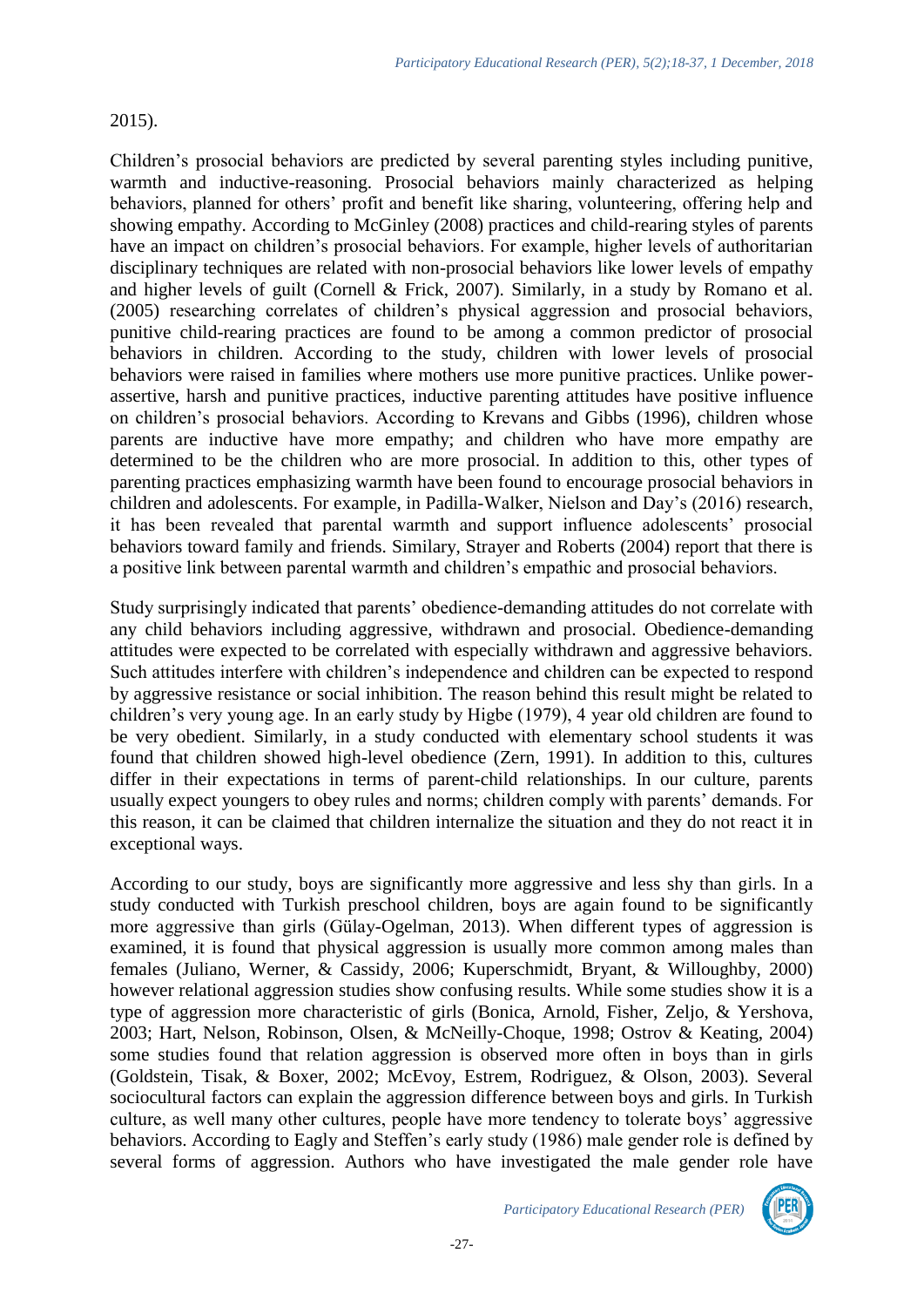reported that that males are expected to be rough, dominant, strong and aggressive However, girls are accepted by their so-called cute and quiet status (Gülay-Ogelman, 2013). Similarly shyness is less tolerable for boys than for girls because it disrupts gender rules in terms of the expected male roles like social assertion and domination (Rubin, Coplan, & Bowker, 2009). For this reason, girls' shyness and social inhibition may be accepted and rewarded, while boys' shyness is discouraged. Social withdrawal and shyness are usually accepted to be more "characteristic for girls than for boys" (Thijs, Koomen, Jong , Leij & Leeuwen, 2004). In a study by Kochanska (1991) even toddler girls are found to be more socially withdrawn than boys. Moreover according to Balda and Duhan's study (2010) preschool- age girls show more inhibited/shy behaviors than boys.

Although boys and girls are found to be significantly different in terms of aggression and shyness, no significant difference is found with respect to boys' and girls' prosocial behaviors. Common view regarding gender and prosocial behavior is that females usually show more prosocial behaviors than males. Literature on prosocial behaviors largely supports this common view and reports that girls are more prone to help, collaborate, share and show empathy than boys (Carlo & Randall, 2002; Perren, Stadelmann, Wyl & Klitzing, 2007; Yoleri & Seven, 2014). However, Fabes and Eisenberg (1998) discussing the gender and prosocial behaviors in their meta-analytic study claim that experimental evidence showing females' superiority on prosocial behaviors is uncertain and doubtful. As a result of their meta-analyses, they state "girls' reputations for prosocial behavior are greater than the actual sex difference" (p. 13). They argue that the difference found in previous studies may be due to type of prosocial behavior examined, biased measures of prosocial behaviors and the person giving information about prosocial behavior (self or other-reported prosocial behavior). Moreover, their meta-analyses revealed that gender differences on prosocial behaviors are less observed in young children than in older children. Such arguments by Fabes and Eisenberg (1998) may also explain our finding that preschool girls and boys do not differ on prosocial behaviors.

Our study showed that parents' attitudes do not differ for boys and girls. This is a surprising finding because in an early meta-analytic study of Lytton and Romney (1991) it was found that parents rear boys and girls differently and they encourage different child activities stereotyped for boys and girls (as cited in Kim, Arnold, Fisher & Zeljo, 2005). Literature regarding parents' disciplining of boys and girls show mixed results. For example, in a study by Conrade and Ho (2001) it is found that fathers and mothers use different parenting styles for their sons and daughters. Fathers are reported to show more authoritative parenting toward boys while mothers showed more authoritative parenting toward girls and permissive parenting toward boys. In a similar study, it is found that boys get significantly more harsh verbal and physical discipline than girls do (Mckee et al., 2007). However, some studies revealed no difference in parents' use of punishment toward sons and daughters (Woodward & Fergusson, 2002; Holden, Thompson, Zambarano, & Marshall, 1997). In a report by Halpenny, Nixon and Watson (2010), it was found that there are very few or no difference in parental use of non- aggressive and aggressive disciplining strategies for boys and girls. In other words, aggressive and non-aggressive disciplining strategies are equally distributed across child gender.

Our research findings regarding parent practices and children's social behaviors just describes possible pathways that parents directly or indirectly contribute to the development of child aggression, social inhibition and prosocial behaviors. However, they should not be understood as the only routes or origins of childhood aggression and social inhibition. As Huesmann

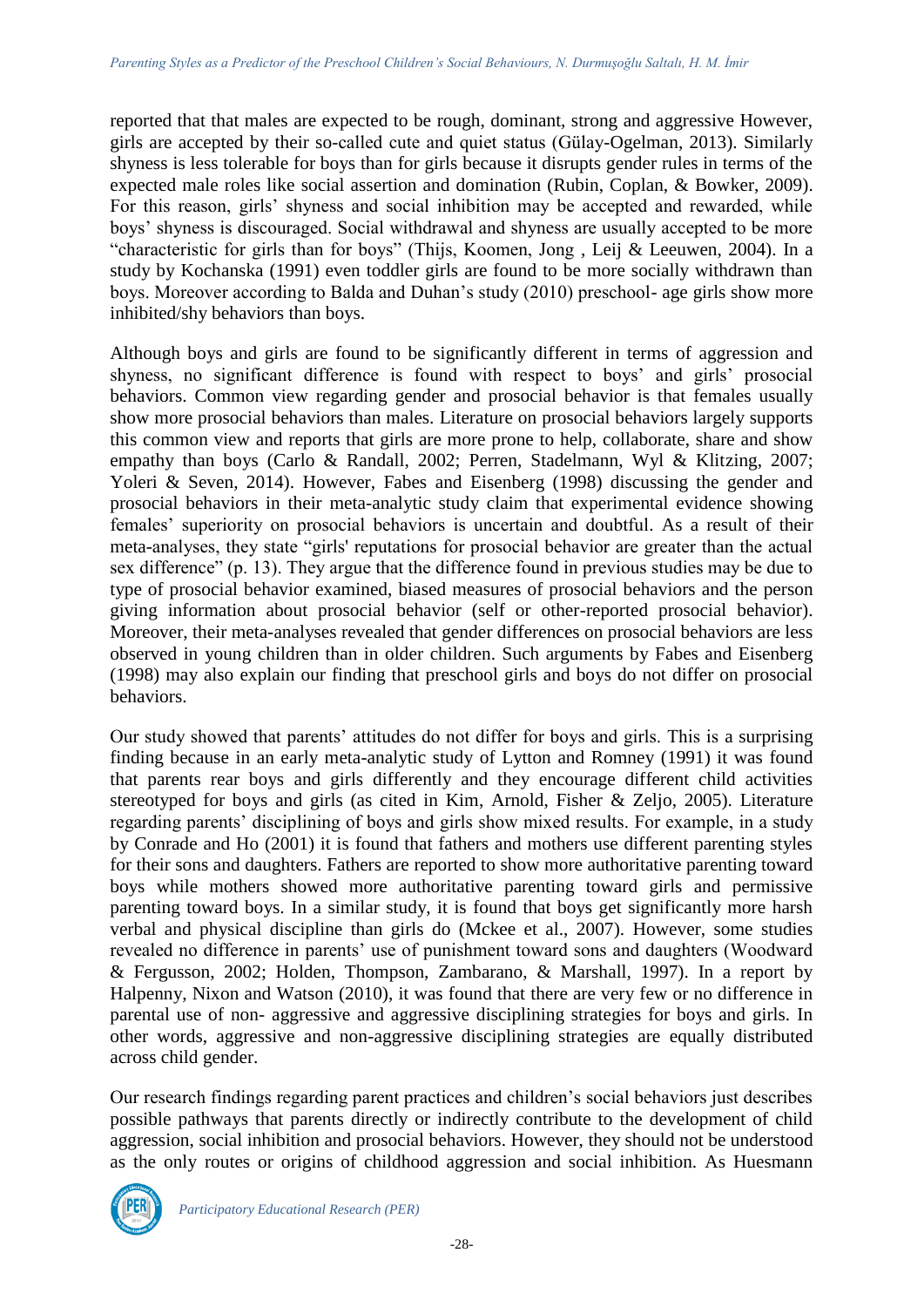(1997) suggests there is "no simple relation" between parenting and children's antisocial behaviors. Although several researches indicate that there is strong connection between punishment and aggression, it is still not clear which one triggers the other, which one contributes to the other. Do children behave aggressively because of punishment or are children more harshly punished because of showing aggression? Moreover, we still need researches on the moderating effects and other contextual factors contributing the relation between parenting and children's social behaviors.

In light of these findings, it can be suggested that educational programs can be developed for parents and effects of these programs on children's social development can be examined. In addition to this, education in preschool settings should not be restricted with only children and parent education should be regarded as an important point of early childhood education. Parent participation activities should encourage parents not only participation in educational activities but also foster and develop their own parenting skills. Via parent participation activities and school-based intervention programs, parents should be encouraged to learn and apply parenting skills that support children's social behaviors and eliminate child aggression. Because, aggression is relatively stable and persistent in people's life meaning that aggressive children have the risk of becoming aggressive adults (Huesmann, Dubow, & Boxer, 2009), early precautions involving parents and schools can be advised.

This study has a few limitations that need be addressed. First, the sample size was small. Second, the teachers were used as the informant of children's social behavior. Future studies can be planned to investigate the various effects of the interactions other variables have on preschool children's social behavior.

## **References**

- Alizadeh, S., Abu Talib, M. B., Abdullah, R., & Mansor, M. (2011). Relationship between parenting style and children's behavior problems. *Asian Social Science, 7*(12), 195- 200.<http://doi.org/10.5539/ass.v7n12p195>
- Altan, Ö. (2006). The Effects of Maternal Socialization and Temperament on Children's Emotion Regulation. Master Thesis. Koç University Graduate School of Social Sciences, İstanbul.
- Arsivalla, D. D. (2009). The interplay of positive parenting and positive social information processing in the prediction of children's social and behavioral adjustment (Unpublished doctoral dissertation). Graduate Faculty of Auburn University, Alabama.
- Anderson, C.A., & Huesmann, L. R. (2003). Human aggression: A social-cognitive view. In M.A. Hogg & J. Cooper (Eds.), *Handbook of Social Psychology* (pp. 296-323). London: Sage Publications.
- Aunola, K., Stattin, H., & Nurmi, J.E., (2000). Parenting styles and adolescents' achievement strategies. *Journal of Adolescents, 23,* 205-222. <http://dx.doi.org/10.1006/jado.2000.0308>
- Balda, S. & Duhan, K. (2010). Social inhibition in preschool children: Causes and coping strategies. *Journal of Psychology, 1* (2), 79-83.
- Bandura, A. (1977). *Social Learning Theory.* Englewood Cliffs, NJ: Prentice-Hall.
- Baumrind, D. (1966) Effects of authoritative control on child behavior. *Child Development, 37*(4), 887-907.
- Baumrind, D. (1967). Child care practices anteceding three patterns of preschool behavior. *Genetic Psychology Monographs, 75*, 43-88.

-29-

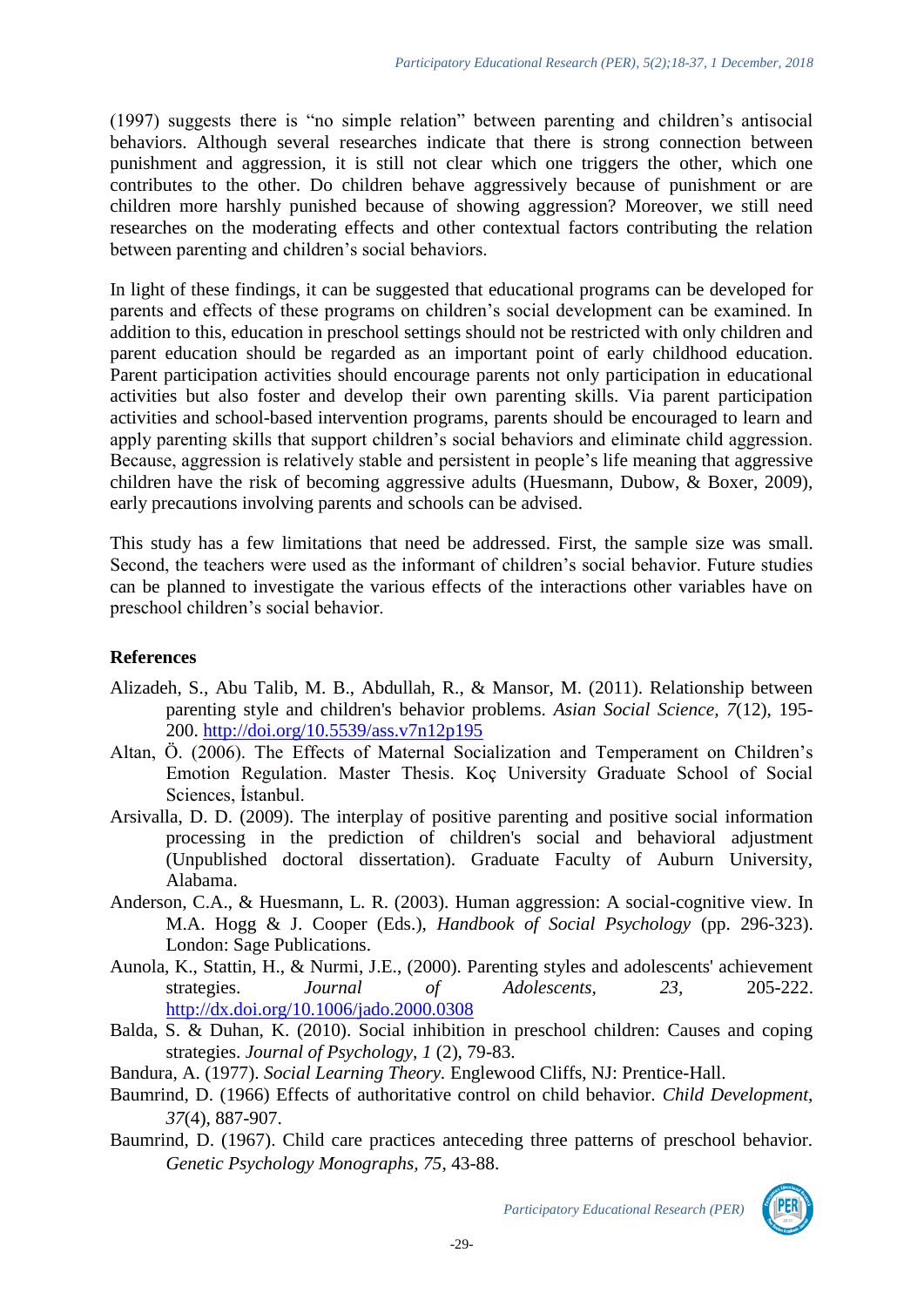- Bonica, C., Arnold, D. H., Fisher, P. H., Zeljo, A., & Yershova, K. (2003). Relational aggression, relational victimization and language development in preschoolers. *Social Development, 12*(4), 551–562.
- Boratav, A. B. (2003). *The role of child temperament, sociocognitive abilities, parenting and social context in the development of prosocial behaviour.* (Doctoral dissertation), University of Melbourne, Victoria, Australia.
- Bornstein, L., & Bornstein, M. H. (2007). Parenting styles and child social development. *Encyclopedia on early childhood development*, 1-4. Available at: [http://citeseerx.ist.psu.edu/viewdoc/download?doi=10.1.1.528.635&rep=rep1&type=p](http://citeseerx.ist.psu.edu/viewdoc/download?doi=10.1.1.528.635&rep=rep1&type=pdf) [df](http://citeseerx.ist.psu.edu/viewdoc/download?doi=10.1.1.528.635&rep=rep1&type=pdf) Accessed [21.5.2016].
- Bowlby, J. (1973). Attachment and Loss, vol. 2, Separation, anxiety and anger. New York: Basic Books.
- Bowlby, J. (1988). A secure base: Parent-child attachment and healthy human development. New York: Basic Books
- Bronfenbrenner, U. (1979). The Ecology of Human Development. Cambridge, MA: Harvard University Press.
- Bronfenbrenner, U. (1994). Ecological models of human development. In M. Gauvain & M. Cole (Eds.), *International Encyclopedia of Education*, Vol: 3 (2nd ed., pp: 37- 43). Oxford: Elsevier
- Carlo, G., & Randall, B. A. (2002). The development of a measure of prosocial behaviors for late adolescents. *Journal of Youth and Adolescence, 31*(1), 31–44.
- Casas, J. F., Weigel, S. M., Crick, N. R., Ostrov, J. M., Woods, K. E., Yeh, E. A., & Huddleston-Casas, C. A. (2006). Early parenting and children's relational and physical aggression in the preschool and home contexts. *Journal of Applied Developmental Psychology, 27*(3), 209-227. doi:10.1016/j.appdev.2006.02.003
- Caspi, A., Moffitt, T. E., Morgan, J., Rutter, M., Taylor, A., Arseneault, L. & Polo-Tomas, M. (2004). Maternal expressed emotion predicts children's antisocial behavior problems: Using monozygotic-twin differences to identify environmental effects on behavioral development. *Developmental Psychology*, *40,* 149–161. <http://doi.org/10.1037/0012–1649.40.2.149>
- Cassidy, J. & Asher, S. R. (1992). Loneliness and peer relations in young children. *Child Development, 63*(2), 350-365
- Chamberlain, P. & Patterson, G. R. (1995). Discipline and child compliance in parenting. In M. H. Bornstein, Marc H. (Eds.), *Handbook of parenting: Vol. 4. Social conditions and applied parenting* (2nd ed., pp. 205-225). Mahwah, NJ: Lawrence Erlbaum Associates, Publishers.
- Christensen, J. (2010). Proposed enhancement of Bronfenbrenner's development ecology model. *Education Inquiry, 1*(2). doi:10.3402/edui.v1i2.21936
- Chen, X., Wang, L., Chen, H., & Liu, M. (2002). Noncompliance and child-rearing attitudes as predictors of aggressive behaviour: A longitudinal study in Chinese children. *International Journal of Behavioral Development, 26*(3), 225-233. <http://dx.doi.org/10.1080/01650250143000012>
- Clark, K. E., & Ladd, G. W. (2000). Connectedness and autonomy support in parent- child relationships: Links to children's socioemotional orientation and peer relationships. *Developmental Psychology, 36,* 485-498.
- Conrade, G., & Ho, R. (2001). Differential parenting styles for fathers and mothers: Differential treatment for sons and daughters. *Australian Journal of Psychology, 53*(1), 29-35.
- Cornell, A. H., & Frick, P. J. (2007). The moderating effects of parenting styles in the association between behavioral inhibition and parent-reported guilt and empathy in

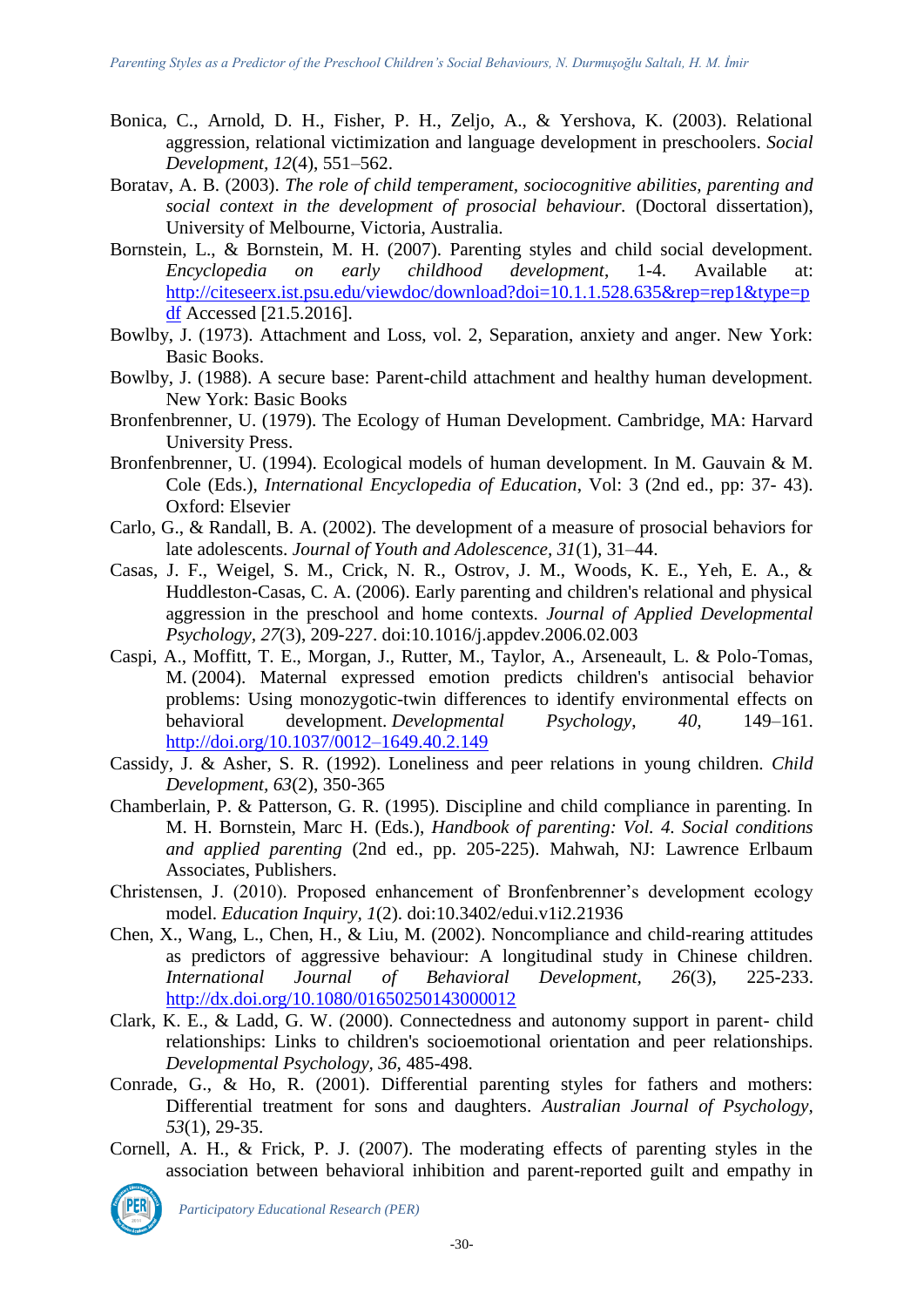preschool children. *Journal of Clinical Child and Adolescent Psychology, 36*, 305– 318. DOI: 10.1080/15374410701444181

- Dadds, M. R., & Rhodes, T. (2008). Aggression in young children with concurrent callous– unemotional traits: can the neurosciences inform progress and innovation in treatment approaches?. *Philosophical Transactions of the Royal Society of London B: Biological Sciences*, *363*(1503), 2567-2576. DOI: 10.1098/rstb.2008.0029
- Davenport, B. R., & Bourgeois, N. M. (2008). Play, aggression, the preschool child, and the family: A review of literature to guide empirically informed play therapy with aggressive preschool children. *International Journal of Play Therapy*, *17*(1), 2. <http://psycnet.apa.org/doi/10.1037/1555-6824.17.1.2>
- Deater-Deckard, K., Pike, A., Petrill, S. A., Cutting, A. L., Hughes, C., & O'Connor, T. G. (2001). Nonshared environmental processes in social-emotional development: An observational study of identical twin differences in the preschool period. *Developmental Science, 4,* F1-F6.
- Diaz, Y. (2005). Associations between parenting and child behavior problems among Latino mothers and children (Doctoral dissertation). Available from ProQuest Dissertations and Theses database. (Document ID 1431540).
- Dong, Y. (2010). Parenting practices mediate parenting stress and child inhibited, shy behavior (Unpublished doctoral dissertation). The College of Human Resources and Education, West Virginia University
- Eagly, A. H., & Steffen, V. J. (1986). Gender and aggressive behavior: A meta-analytic review of the social psychological literature. *Psychological Bulletin, 100*(3), 309- 330.
- Early, D. M., Rimm-Kauffman, S. E., Cox, M. J., Saluja, G., Pianta, R. C., Bradley, R. H., et al. (2002). Maternal sensitivity and child wariness in the transition to kindergarten. *Parenting: Science and Practice, 2*, 355-377.
- Eisenberg, N., Fabes, R. A., & Spinrad, T. L. (2006). Prosocial development. In W. Damon & R. M. Lerner (Series Ed.) & N. Eisenberg (Vol. Ed.), *Handbook of Child Psychology: Vol. 3. Social, Emotional, and Personality Development* (6th ed., pp. 646-718). New York: Wiley.
- Eisenberg, N., Zhou, Q., Spinrad, T. L., Valiente, C., Fabes, R. A., & Liew, J. (2005). Relations among positive parenting, children's effortful control, and externalizing problems: A three-wave longitudinal study. *Child Development, 76*(5), 1055-1071. doi:10.1111/j.1467-8624.2005.00897.x
- Elgendy, S. H. (2010). *A Transactional Model of Parenting Practices and Children's Aggressive Behavior in Neighborhood Context* (Doctoral dissertation). Available from ProQuest Dissertations and Theses database. (Document ID 3452810).
- Engle, J. M., McElwain, N. L., & Lasky, N. (2011). Presence and quality of kindergarten children's friendships: concurrent and longitudinal associations with child adjustment in the early school years. *Infant and Child Development*, *20*(4), 365-386. DOI: 10.1002/icd.706
- Fabes, R., & Eisenberg, N. (1998). Meta-analyses of age and sex differences in children's and adolescents' prosocial behavior. Manuscript partially published in N. Eisenberg and R. A. Fabes, Prosocial Development. In W. Damon (Ed.), *Handbook of Child Development.* Retrieved on June 25, 2016 from http://www.public.asu.edu/~rafabes/meta.pdf
- Gadeyne, E., Ghesquiere, P., & Onghena, P. (2004). Longitudinal relations between parenting and child adjustment in young children. *Journal of Clinical Child and Adolescent Psychology, 33:* 347–358. DOI:10.1207/s15374424jccp3302\_16
- Gámez-Guadix, M. & Almendros, C. (2015). Parental discipline in Spain and in the United States: differences by country, parent-child gender and education level. *Infancia y*

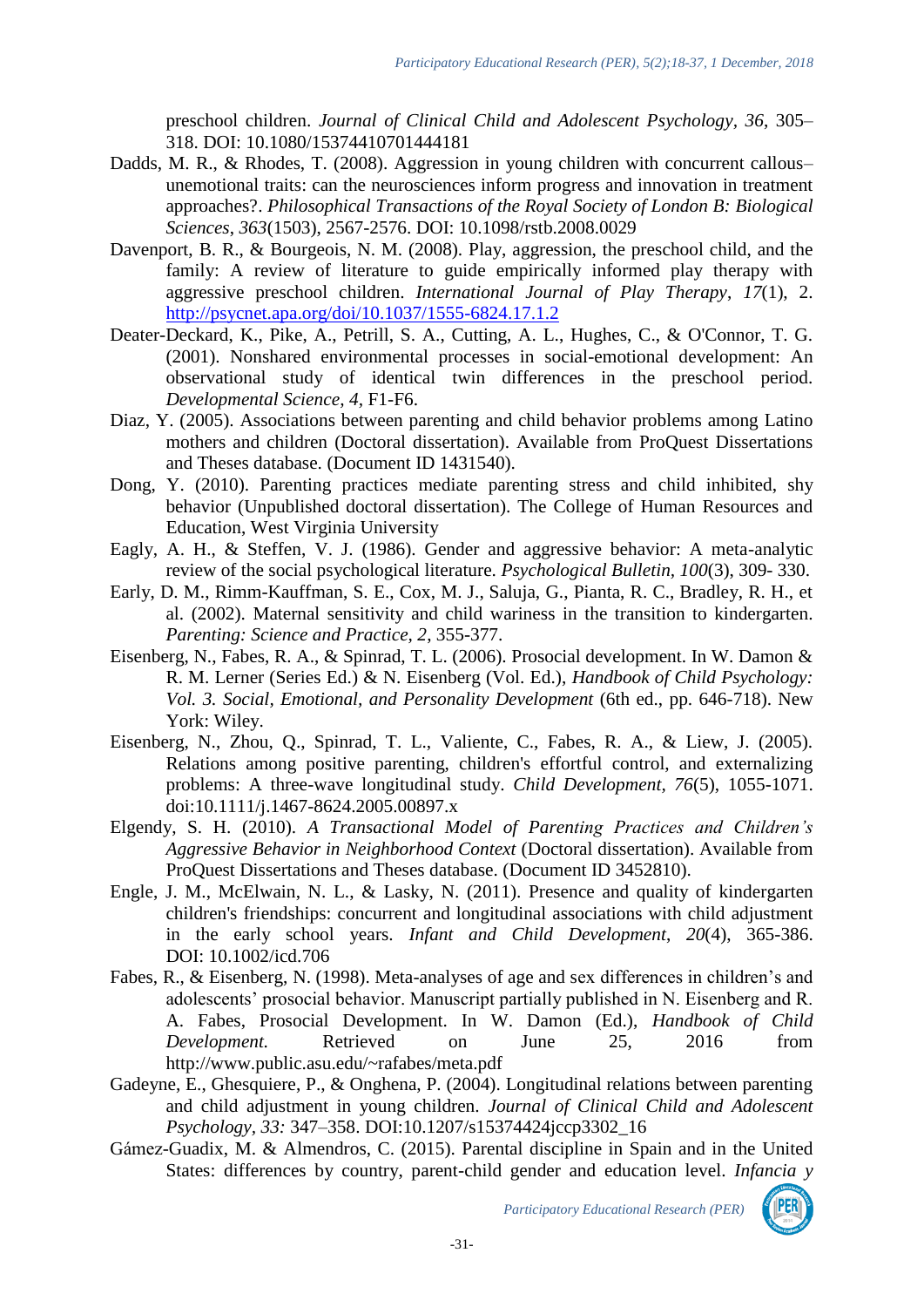*Aprendizaje: Journal for the Study of Education and Development*, 38(3), 569-599. DOI: 10.1080/02103702.2015.1054665

- Garland, B. H. (2007). Parenting techniques and parent characteristics associated with child externalizing behavior problems (Unpublished doctoral dissertation). Graduate Studies of Texas A&M University
- Gershoff, E. T. (2002). Parental corporal punishment and associated child behaviors and experiences: A meta-analytic and theoretical review. *Psychological Bulletin, 128*, 539–579.
- Glick, G. C., & Rose, A. J. (2011). Prospective associations between friendship adjustment and social strategies: friendship as a context for building social skills. *Developmental Psychology, 47*(4): 1117-32.<http://psycnet.apa.org/doi/10.1037/a0023277>
- Goldstein, S. E., Tisak, M. S., & Boxer, P. (2002). Preschoolers' normative and prescriptive judgments about relational and overt aggression. *Early Education and Development,* 13, 23-39.
- Grusec, J. E. & Davidov, M. (2007). Socialization in the family: The roles of parents. In J. E. Grusec & P. D. Hastings (Eds.), *Handbook of Socialization.* New York: Guilford Press.
- Gülay-Ogelman, H. (2013). Aggression levels of 5- to 6-year-old Turkish children in terms of gender, age, and peer relations variables. *Journal of Research in Childhood Education, 27*(1), 1-16. DOI: 10.1080/02568543.2012.739987
- Halpenny, A. M., Nixon, E., & Watson, D. (2010). Parents' perspectives on parenting styles and disciplining children. Dublin: Office of the Minister for Children and Youth Affairs. Dublin: The Stationery Office. Retrieved on May 22, 2016 from https://www.tcd.ie/childrensresearchcentre/assets/pdf/Publications/Parents'\_Perspectiv es\_on\_parenting\_styles.pdf
- Hane, A. A., Cheah, C., Rubin, K. H., & Fox, N. A. (2008). The role of maternal behavior in the relation between shyness and social reticence in early childhood and social withdrawal in middle childhood. *Social Development, 17*(4), 798-811.
- Hart, C. H., Nelson, D. A., Robinson, C. C., Olsen, S. F., & McNeilly-Choque, M. K. (1998). Overt and relational aggression in Russian nursery-school-age children: Parenting style and marital linkages. *Developmental Psychology, 34*, 687–697
- Harvey, E., Stoessel, B., & Herbert, S. (2011). Psychopathology and parenting practices of parents of preschool children with behavior problems. *Parenting, 11*(4), 239- 263. doi:10.1080/15295192.2011.613722
- Higbee, K. L. (1979). Factors affecting obedience in preschool children. The *Journal of Genetic Psychology, 134*(2), 241-253. doi:10.1080/00221325.1979.10534059
- Hoeve, M., Dubas, J. S., Eichelsheim, V. I., Van Der Laan, P. H., Smeenk, W., & Gerris, J. R. M. (2009). The relationship between parenting and delinquency: A meta- analysis. *Journal of Abnormal Child Psychology, 37,* 749–775. doi:10.1007/S10802-009-9310- 8
- Holden, G. W., Thompson, E. E., Zambarano, R. J., & Marshall, L. A. (1997). Child effects as a source of change in maternal attitudes toward corporal punishment. *Journal of Social and Personal Relationships, 14*(4), 481-490. doi:10.1177/0265407597144004
- Huesmann, L. R. (1997). No simple relation. *Psychological Inquiry, 8*(3), 200-204. doi:10.1207/s15327965pli0803\_7
- Huesmann, L. R. (2010). How to grow a terrorist without really trying: The psychological development of terrorists from childhood to adulthood. In D. Antonius, A. D. Brown, T. K. Walters, J. M. Ramirez & S. J. Sinclair (Eds.), *Interdisciplinary Analysis of Terrorism and Aggression* (pp. 1-21). Cambridge, UK: Cambridge Scholars Press.

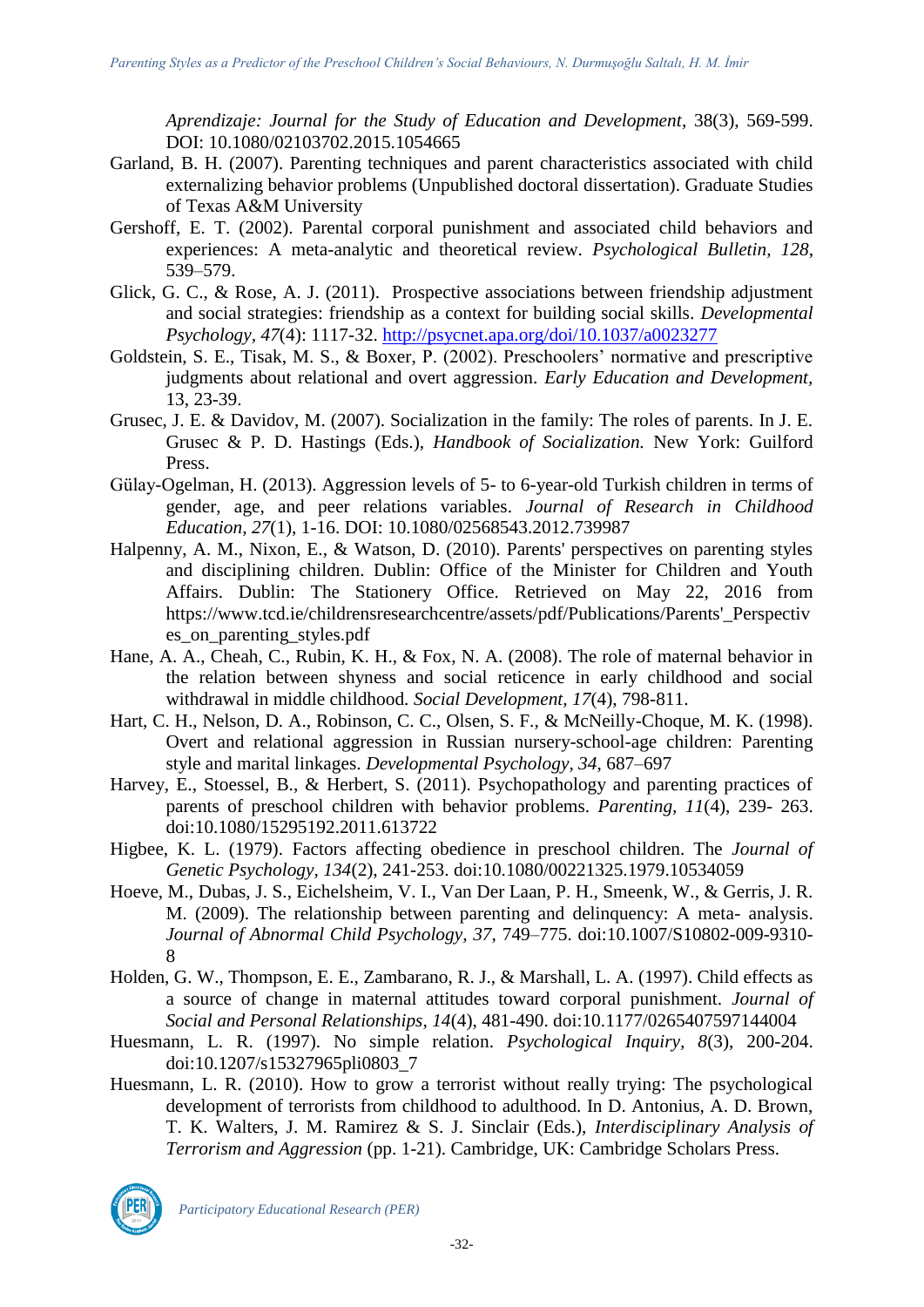Huesmann, L. R., Dubow, E. F., & Boxer, P. (2009). Continuity of aggression from childhood to early adulthood as a predictor of life outcomes: Implications for the adolescentlimited and life-course-persistent models. *Aggressive Behavior, 35*(2), 136-149. doi:10.1002/ab.20300

Huesmann, L.R., Eron, L.D., &Yarmel, P.W. (1987). Intellectual functioning and

aggression. *Journal of Personality and Social Psychology, 52,* 232-240.

Juliano, M., Werner, R. S., & Cassidy, K. W. (2006). Early correlates of preschool aggressive behavior according to type of aggression and measurement. *Journal of Applied Developmental Psychology, 27*, 395–410. doi:10.1016/j.appdev.2006.06.008

Karasar, N. (2010). *Scientific research methods.* Ankara: Nobel Publishing.

Kim, H., Arnold, D. H., Fisher, P. H., & Zeljo, A. (2005). Parenting and preschoolers' symptoms as a function of child gender and SES. *Child & Family Behavior* 

*Therapy, 27*(2), 23-41. doi:10.1300/j019v27n02\_03

- Knafo, A., & Plomin, R. (2006). Parental discipline and affection and children's prosocial behavior: Genetic and environmental links. *Journal of Personality and Social Psychology, 90*(1), 147–164.
- Kochanska, G. (1991). Patterns of inhibition to the unfamiliar in children of normal and affectively ill mothers. *Child Development, 62,* 250–263.
- Konya Valiliği. (2018). *Eğitim: Genel Bilgiler* [Education: General Information] Retrieved July 10, 2018, from http://www.konya.gov.tr/genel-bilgiler-egitim
- Krevans, J., & Gibbs, J. C. (1996). Parents' use of inductive discipline: Relations to children's empathy and prosocial behavior. *Child Development, 67,* 3263-3277. DOI: 10.1111/j.1467-8624.1996.tb01913.x
- Kuperschmidt, J. B., Bryant, D., & Willoughby, M. (2000). Prevalence of aggressive behaviors among preschoolers in Head Start and community child care programs. *Behavioral Disorders, 26*, 42-52.
- Kwon, Y. H. (2012). Children's social withdrawal in relation to mothers' reactions to children's negative emotion and mothers' emotional expressivity. *Journal of the Korean Home Economics Association, 50*(5), 13-24. Doi: <http://dx.doi.org/10.6115/khea.2012.50.5.013>
- Mahoney, A. J. (2010). Aggression in preschool and predictions of peer reactions how do children expect their peers to feel in response to their behaviors? (Unpublished master thesis). Department of Psychology, George Mason University.
- Matestic, P. A. (2009) Trajectories of observed maternal and paternal sensitivity in early and middle childhood: Predicting children's social competence from sensitive parenting. (Unpublished doctoral dissertation) University of Pittsburgh.
- Mcevoy, M. A., Estrem, T. L., Rodriguez, M. C., & Olson, M. L. (2003). Assessing relational and physical aggression among preschool children: Intermethod agreement. *Topics in Early Childhood Special Education, 23*(2), 51-61. doi:10.1177/02711214030230020101
- McGinley, M. (2008). *Temperament, parenting, and prosocial behaviors: Applying a new interactive theory of prosocial development* (Unpublished doctorate dissertation). The Graduate College at the University of Nebraska. Retrieved on October 8, 2013 from http://digitalcommons.unl.edu/psychdiss/6
- Mckee, L., Roland, E., Coffelt, N., Olson, A. L., Forehand, R., Massari, C., . . . Zens, M. S. (2007). Harsh discipline and child problem behaviors: The roles of positive parenting and gender. *Journal of Family Violence, 22*(4), 187-196. doi:10.1007/s10896-007- 9070-6

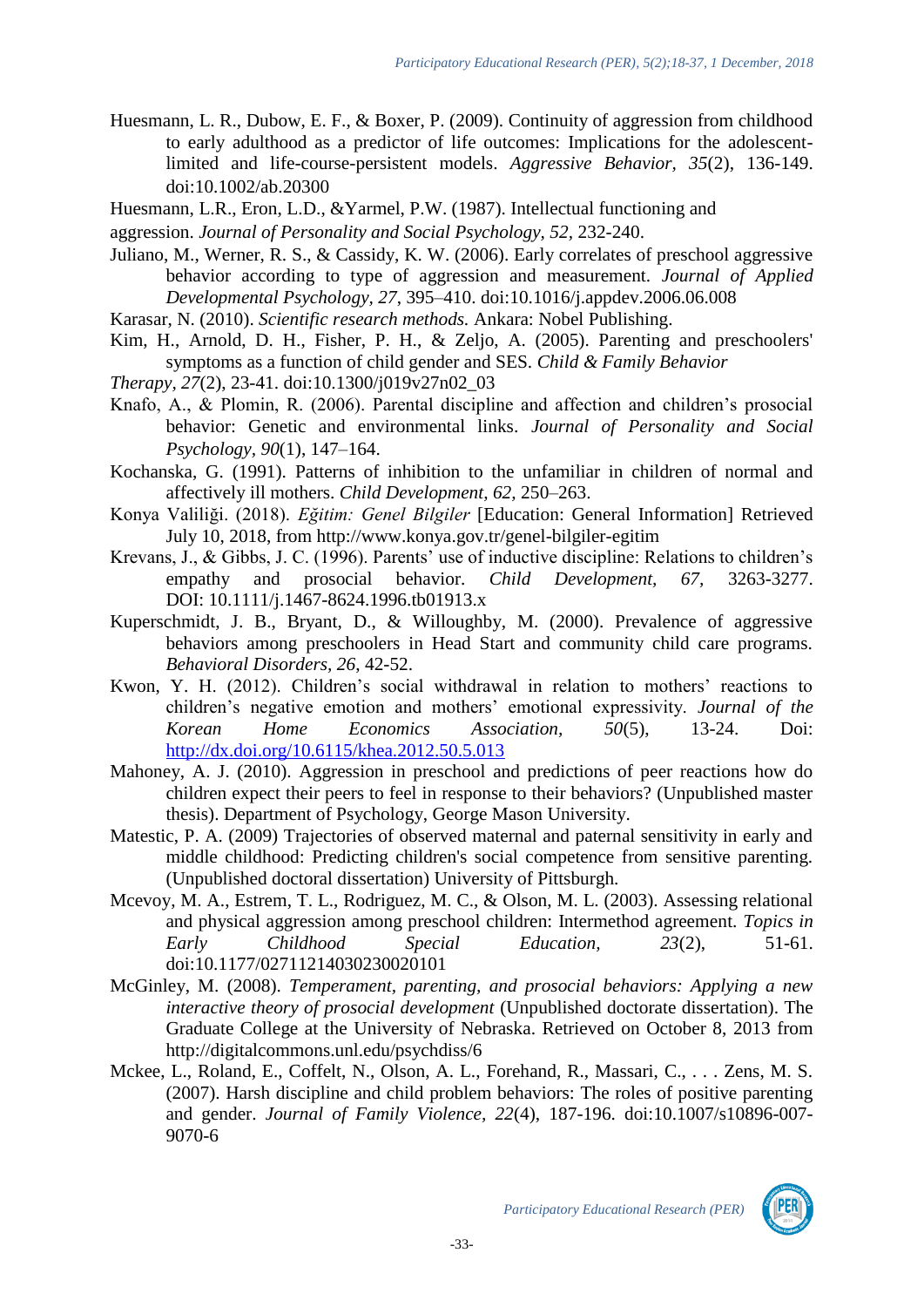- McLeod, B. D., Weisz, J. R., & Wood, J. J. (2007). Examining the association between parenting and childhood depression: A meta-analysis. *Clinical Psychology Review, 27,* 986–1003. doi:10.1016/J.Cpr.2007.03.001
- Meteyer, K. B. & Jenkins, M. (2009). Dyadic parenting and children's externalizing symptoms. *Family Relations, 58,* 289-302. DOI: 10.1111/j.1741-3729.2009.00553.x
- Mills, R. S. L. & Rubin, K. (1990). Parental beliefs about problematic social behaviors in early childhood. *Child Development, 61*, 38–151. DOI: 10.1111/j.1467- 8624.1990.tb02767.x
- Mills, R. S. L. & Rubin, K. H. (1992). A longitudinal study of maternal beliefs about children's social behaviors. *Merrill-palmer Quarterly*, *38*(4), 494–512. Retrieved from <http://www.jstor.org/stable/23087324>
- Mize, J. & Pettit, G.S. (1997). Mothers' social coaching, mother-child relationship style, and children's peer competence: Is the medium message? *Child Developmnet, 68,* 312- 332.
- Moon, M. & Hoffman, C. D. (2008). Mothers' and Fathers' differential expectancies and behaviors: Parent X child gender effects. *The Journal of Genetic Psychology*, 169(3), 261-280, DOI: [10.3200/GNTP.169.3.261-280](https://doi.org/10.3200/GNTP.169.3.261-280)
- Ostrov, J. M., & Keating, C. F. (2004). Gender differences in preschool aggression during free play and structured ınteractions: An observational study. *Social Development, 13*(2), 255-277. doi:10.1111/j.1467-9507.2004.000266.x
- Padilla-Walker, L. M., Nielson, M. G., & Day, R. D. (2016). The role of parental warmth and hostility on adolescents' prosocial behavior toward multiple targets. *Journal of Family Psychology, 30*(3):331-40.<http://doi.org/10.1037/fam0000157>
- Patterson, G. R. & Yoerger, K. L. (1993). Developmental models for delinquent behavior. In S. Hodgins*, Mental disorder and crime* (pp. 140-172). Thousand Oaks: Sage.
- Peisner-Feinberg, E. S., Burchinal, M. R., Clifford, R. M., Culkin, M. L., Howes, C., Kagan, S. L. & Yazejian, N. (2001). The relation of preschool child-care quality to children's cognitive and social developmental trajectories through second grade. *Child Development, 72,* 1534–1553.<http://doi.org/10.1111/1467-8624.00364>
- Perren, S., Stadelmann, S., Wyl, A. V., & Klitzing, K. V. (2006). Pathways of behavioural and emotional symptoms in kindergarten children: What is the role of pro-social behaviour? *European Child & Adolescent Psychiatry, 16*(4), 209-214. doi:10.1007/s00787-006-0588-6
- Punamaki, R. L., Qouta, S., & Sarraj, E. E. (1997). Relationships between Traumatic events, children's gender, and political activity, and perceptions of parenting styles. International Journal of Behavioral Development, 21(1), 91- 110. DOI: [10.1080/016502597385009](https://doi.org/10.1080/016502597385009)
- Purple, M. A. (2005). *Correlates of social competence at age two: The roles of temperament and maternal style* (Unpublished master thesis). Department of Education and Human Development, Faculty of the Graduate School of the University of Maryland
- Querido, J. G., Warner, T. D., & Eyberg, S. M. (2002). Parenting styles and child behavior in African American families of preschool children. *Journal of Clinical Child Psychology, 31,* 272–277. doi: 10.1207/S15374424JCCP3102\_12
- Raosoft. (2017). *Sample size calculator*. Retrieved April 10, 2017, from http://www.raosoft.com/samplesize.html
- Reebye, P. (2005). Aggression during early years-infancy and preschool. *The Canadian Child and Adolescent Psychiatry Review*, *14*(1), 16–20. Retrieved from: <http://www.ncbi.nlm.nih.gov/pmc/articles/PMC2538723/>



*Participatory Educational Research (PER)*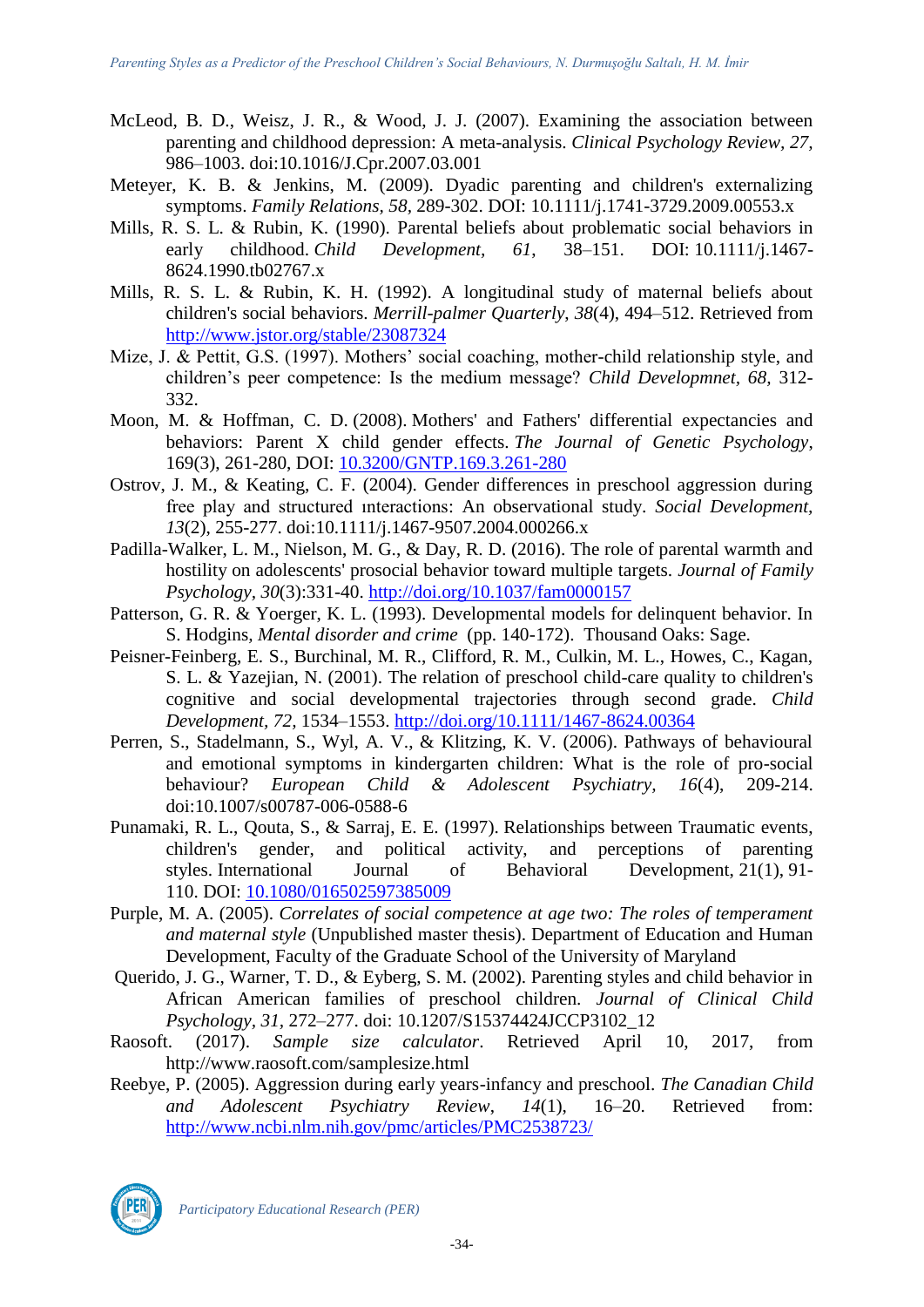- Rinaldi, C. M. & Howe, N. (2012). Mothers' and fathers' parenting styles and associations with toddlers' externalizing, internalizing, and adaptive behaviors. *Early Childhood Research Quarterly*, *27*(2), 266-273.<http://dx.doi.org/10.1016/j.ecresq.2011.08.001>
- Robinson, C. C., Mandleco, B., Olsen, F., & Hart, C. H. (1995). Authoritative, authoritarian, and permissive parenting practices: Development of a new measure. *Psychological Reports, 77,* 819-830.
- Romano, E., Tremblay, R. E., Boulerice, B., & Swisher, R. (2005). Multilevel correlates of childhood physical aggression and prosocial behavior. *Journal of Abnormal Child Psychology, 33*, 565-578.
- Rork, K. E. (2004). *Influence of parenting factors on childhood social anxiety: Direct observation of parental warmth and control* (Unpublished master thesis). Eberly College of Arts and Sciences, West Virginia University.
- Rubin, K. H. & Burgess, K. B. (2002). Parents of aggressive and withdrawn children. In M. H. Bornstein (Ed.), *Handbook of parenting:* Vol. 1. Children and parenting (2nd ed, pp. 383-418). Mahwah, NJ: Erlbaum.
- Rubin, K. H., Coplan, R. J., & Bowker, J. C. (2009). Social withdrawal in childhood. *Annual Review of Psychology, 60*, 141–171. <http://doi.org/10.1146/annurev.psych.60.110707.163642>
- Rubin, K. H., Root, A. K., & Bowker, J. (2010). Parents, peers, and social withdrawal in childhood: A relationship perspective. *New Directions for Child and Adolescent Development*, *127*, 79–94.<http://doi.org/10.1002/cd.264>
- Russell, A. (1996) Positive parenting and boys' and girls' misbehaviour during a home observation. *International Journal of Behavioral Development, 19*(2), 291-308, DOI: 10.1080/016502596385794
- Russell, A., Aloa, V., Feder, T., Glover, A., Miller, H. & Palmer, G. (1998). Sex-based differences in parenting styles in a sample with preschool children. *Australian Journal of Psychology, 50*(2), 89-99. DOI: 10.1080/00049539808257539
- Sameroff, A. J. (1983). Developmental systems: context and evolution. In *Handbook of Child Psychology: History, Theory, and Methods* Vol. 1. (4th ed., pp. 237-294). New York: **Wiley**
- Sameroff, A. J. & Fiese, B. H. (2000). Transactional regulation: The developmental ecology of early intervention. In J. P. Shonkoff & S. J. Meisels (Eds.), *Handbook of Early Childhood Intervention,* (2nd ed., pp.135-159). Cambridge: Cambridge University
- Sandhu, G.K. & Sharma, V. (2015). Social withdrawal and social anxiety in relation to stylistic parenting dimensions in the Indian cultural context. *Research in Psychology and Behavioral Sciences, 3*(3): 51-59.<http://pubs.sciepub.com/rpbs/3/3/2>
- Sanson, A. (1994). Parenting questionnaire for 3-7 year olds. Unpublished Manuscript. Melbourne: University of Melbourne.
- Scaramella, L. V. & Leve, L. D. (2004). Clarifying parent–child reciprocities during early childhood: The early childhood coercion model. *Clinical Child and Family Psychology Review, 7,* 89–107.
- Scaramella, L., Sohr-Preston, S., Mirabile, S., Robison, S., & Callahan, K. (2008). Parenting and children's distress reactivity during toddlerhood: An examination of direction of effects. *Social Development, 17*(3), 578-595.
- Sclafani, J. D. (2004). *The educated parent: Recent trends in raising children.* Westport, CT: Praeger Publishers.
- Seven, S. (2010). Adaptation of Teacher Assessment of Social Behavior Scale to Turkish culture. *Selcuk University The Journal of Institute of Social Sciences, 23,* 193-200. Retrieved from http://dergisosyalbil.selcuk.edu.tr/susbed/article/view/257

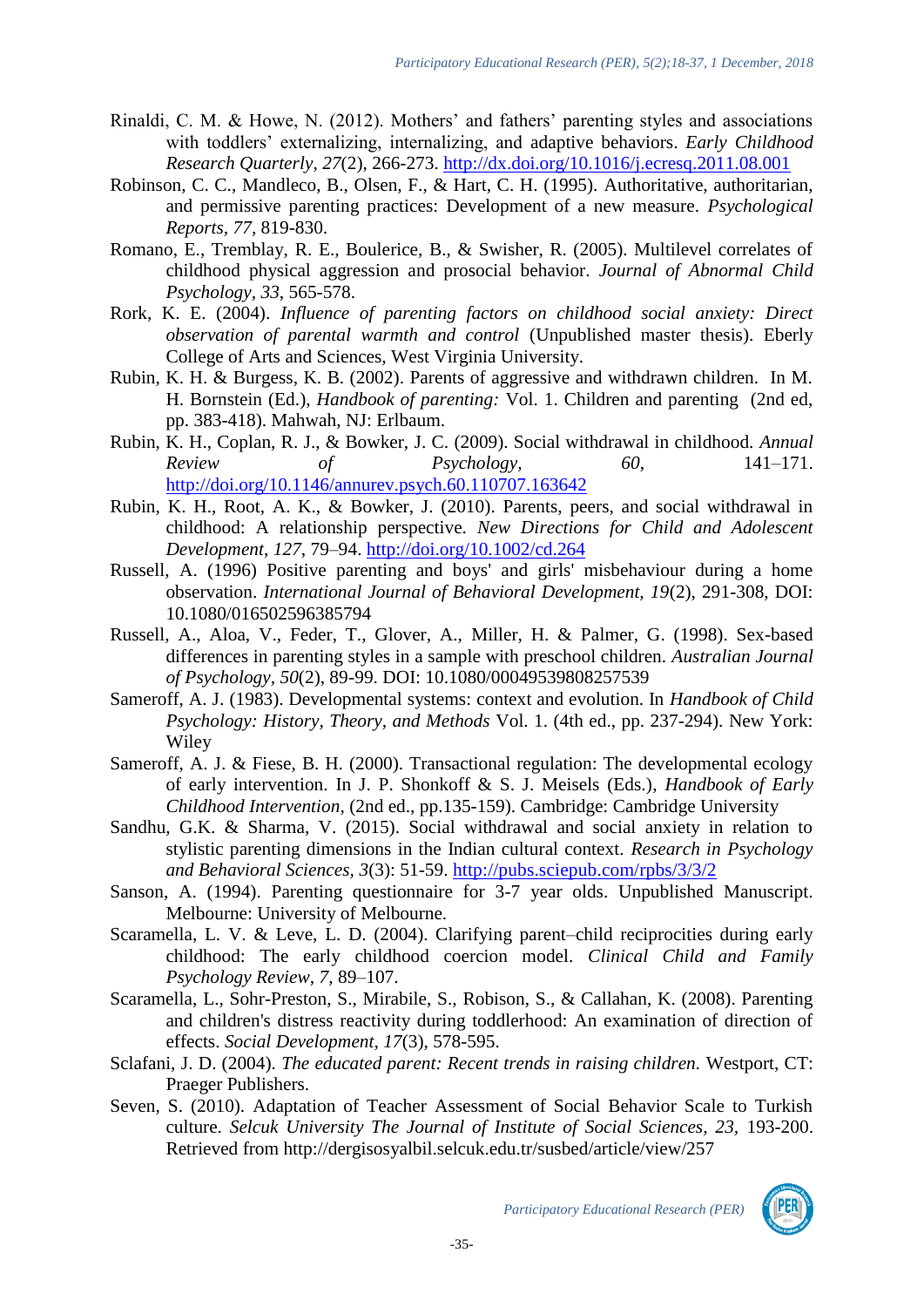- Skinner, E., Johnson, S., & Snyder, T. (2005). Six dimensions of parenting: A motivational model. *Parenting, 5*(2), 175-235. doi:10.1207/s15327922par0502\_3
- Smith, K. E., Landry, S. H., & Swank, P. R. (2000). The influence of early patterns of positive parenting on children's preschool outcomes. *Early Education & Development, 11*, 147–169. [http://doi.org/10.1207/s15566935eed1102\\_2](http://doi.org/10.1207/s15566935eed1102_2)
- Sroufe, L. A. (2005). Attachment and development: A prospective, longitudinal study from birth to adulthood. *Attachment & Human Development, 7,* 349-367.
- Stormshak, E. A., Bierman, K. L., McMahon, R. J., & Lengua, L. J. (2000). Parenting practices and child disruptive behavior problems in early elementary school. *Journal of Clinical Child Psychology, 29*(1), 17–29. DOI:10.1207/S15374424jccp2901\_3
- Strayer, J. & Roberts, W. (2004), Children's anger, emotional expressiveness, and empathy: relations with parents' empathy, emotional expressiveness, and parenting practices. *Social Development, 13,* 229–254.<http://doi.org/10.1111/j.1467-9507.2004.000265.x>
- Swick, K. J. & Williams, R. D. (2006). An analysis of Bronfenbrenner's bio-ecological perspective for early childhood educators: Implications for working with families experiencing stress. *Journal of Early Childhood Education, 33*(5), 371-378. doi:10.1007/s10643-006-0078-y
- Terzian, M. A. (2007). *Preventing aggressive behavior by promoting social informationprocessing skills: A theory-based evaluation of the making choices program* (Doctoral dissertation). Available from ProQuest Dissertations and Theses database. (Document ID 3262618).
- Thijs, J. T., Koomen, H. M., Jong, P. F., Leij, A. V., & Leeuwen, M. G. (2004). Internalizing behaviors among kindergarten children: measuring dimensions of social withdrawal with a checklist. *Journal of Clinical Child & Adolescent Psychology, 33*(4), 802-812. doi:10.1207/s15374424jccp3304\_15
- Thompson, A., Hollis, C., & Richards, D. (2003). Authoritarian parenting attitudes as a risk for conduct problems: Results from a British national cohort study. *European Child & Adolescent Psychiatry, 12,* 84–91. doi:10.1007/s00787-003-0324-4.
- Underwood, M. K., Beron, K. J., Gentsch, J. K., Galperin, M. B., & Risser, S. D. (2008). Family correlates of children's social and physical aggression with peers: Negative interparental conflict strategies and parenting styles. *International Journal of Behavioral Development, 32*(6), 549-562. DOİ: 10.1177/0165025408097134
- Votruba-Drzal, E., Coley, R. L., & Chase-Lansdale, P. L. (2004). Child care and low-income children's development: Direct and moderated effects. *Child Development, 75,* 296– 312. DOI: 10.1111/j.1467-8624.2004.00670.x
- Wals, A. E., Hoeven, N. V., & Blanken, H. (2009). The acoustics of social learning: Designing learning processes that contribute to a more sustainable world. Wageningen: Wageningen Academic.
- Watamura, S. E., Phillips, D. A., Morrissey, T. W., Mccartney, K., & Bub, K. (2011). Double jeopardy: Poorer social-emotional outcomes for children in the NICHD SECCYD experiencing home and child-care environments that confer risk. *Child Development, 82*(1), 48-65. doi:10.1111/j.1467-8624.2010.01540.x
- Weingold, R. (2010). Family dynamics: A systematic investigation of parenting styles, parent and peer attachment, locus of control and social behaviors (Unpublished doctoral dissertation). College of Education and Human Services, Seton-Hall University
- Westerberg, D. (2011). *Links between maternal parenting characteristics and development of preschool peer play competence*. (Master Thesis). Available from ProQuest Dissertations and Theses database. (Document ID 1505089)



*Participatory Educational Research (PER)*